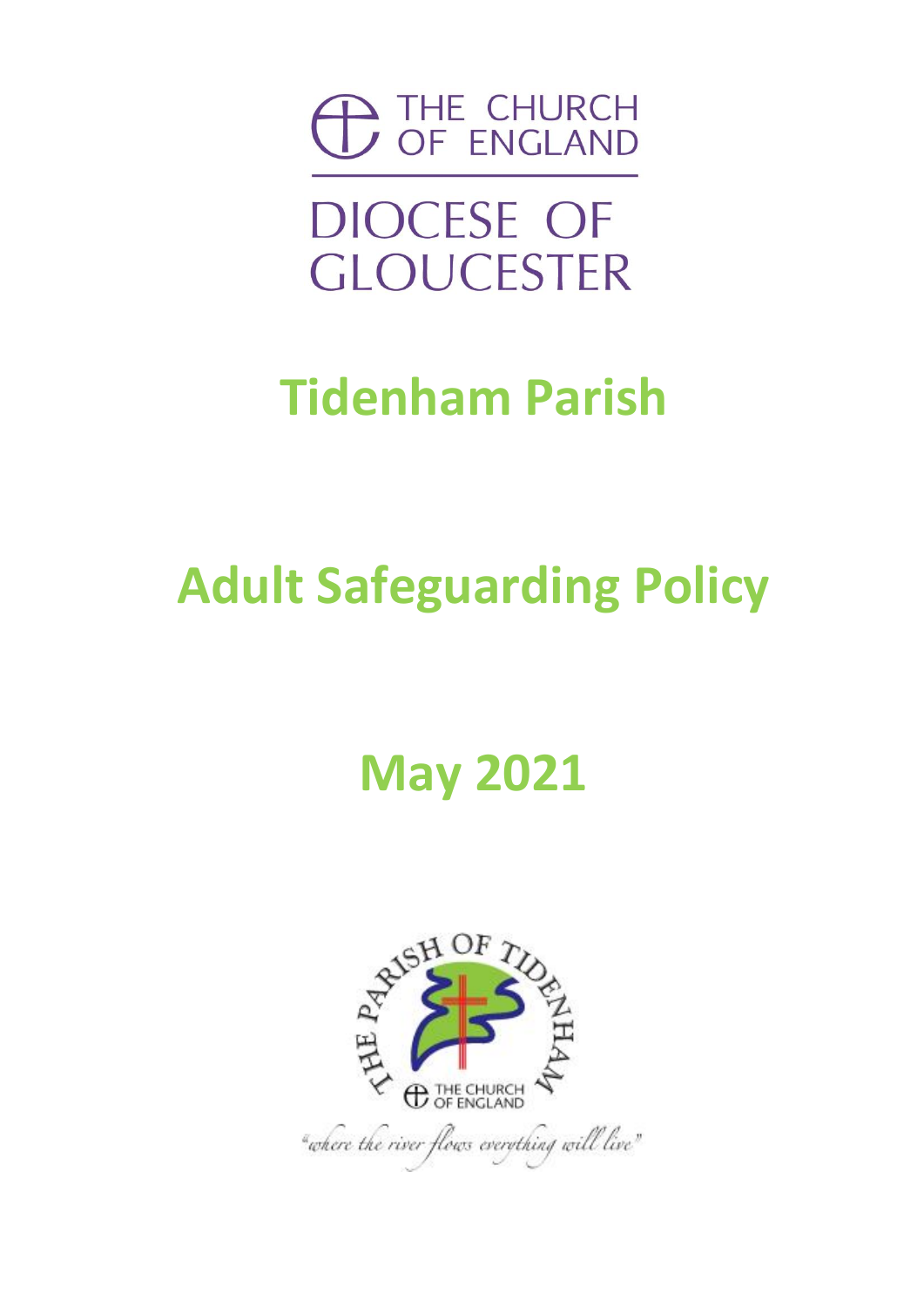| <b>Issue</b>    | 6        |
|-----------------|----------|
| <b>Date</b>     | May 2021 |
| <b>Revision</b> | No. 6    |

#### **Approval and authorisation**

This document has been created by Tidenham Parochial Church Council (PCC) Adult Safeguarding Officer, and issued by Tidenham PCC.

#### **Issue / Revision Record**

This Safeguarding Policy is a controlled document. It is distributed both electronically and in hard copy. Amended or additional pages will be issued from time to time, with changes marked in red text, with an explanation of the need for and consequences of changes.

| <b>Issue</b>   | <b>Revision No.</b> | <b>Date</b>   | <b>Comments</b>                                     |
|----------------|---------------------|---------------|-----------------------------------------------------|
| 1              | No.1                | January 2015  | Original document                                   |
| 1A             |                     | 12 May 2015   | No change apart from Policy approved by new PCC     |
| 2              | No.2                | February 2016 | Revised document to take account of latest guidance |
| 2A             |                     | 21 May 2016   | No change apart from Policy approved by new PCC     |
| 2B             |                     | 11 April 2017 | No change apart from Policy approved by new PCC     |
| 3              | No. 3               | 18 April 2018 | Revised document to take account of latest guidance |
| $\overline{4}$ | No. 4               | 11 June 2019  | Revised document to take account of latest guidance |
| 5              | No. 5               | 22 June 2020  | Addition to P9 on cyber abuse                       |
| 6              | No. 6               | 20 May 2021   | Update of guidance documents P.4 and other          |
|                |                     |               | minor changes.                                      |
|                |                     |               |                                                     |
|                |                     |               |                                                     |

#### **Responsibilities**

This document details how Tidenham PCC manages its responsibilities towards vulnerable adults. Compliance with the document is **mandatory** on all church workers and volunteers.

#### **Implementation**

The provisions of this document apply from 30 June 2021

#### **Review**

This policy is reviewed by Tidenham PCC's Adult Safeguarding Officer and PCC whenever there is a significant change in legislation or every 12 months, whichever is sooner.

#### **Distribution**

Personal copies of the full policy will be given electronically to: -

• Each church worker / volunteer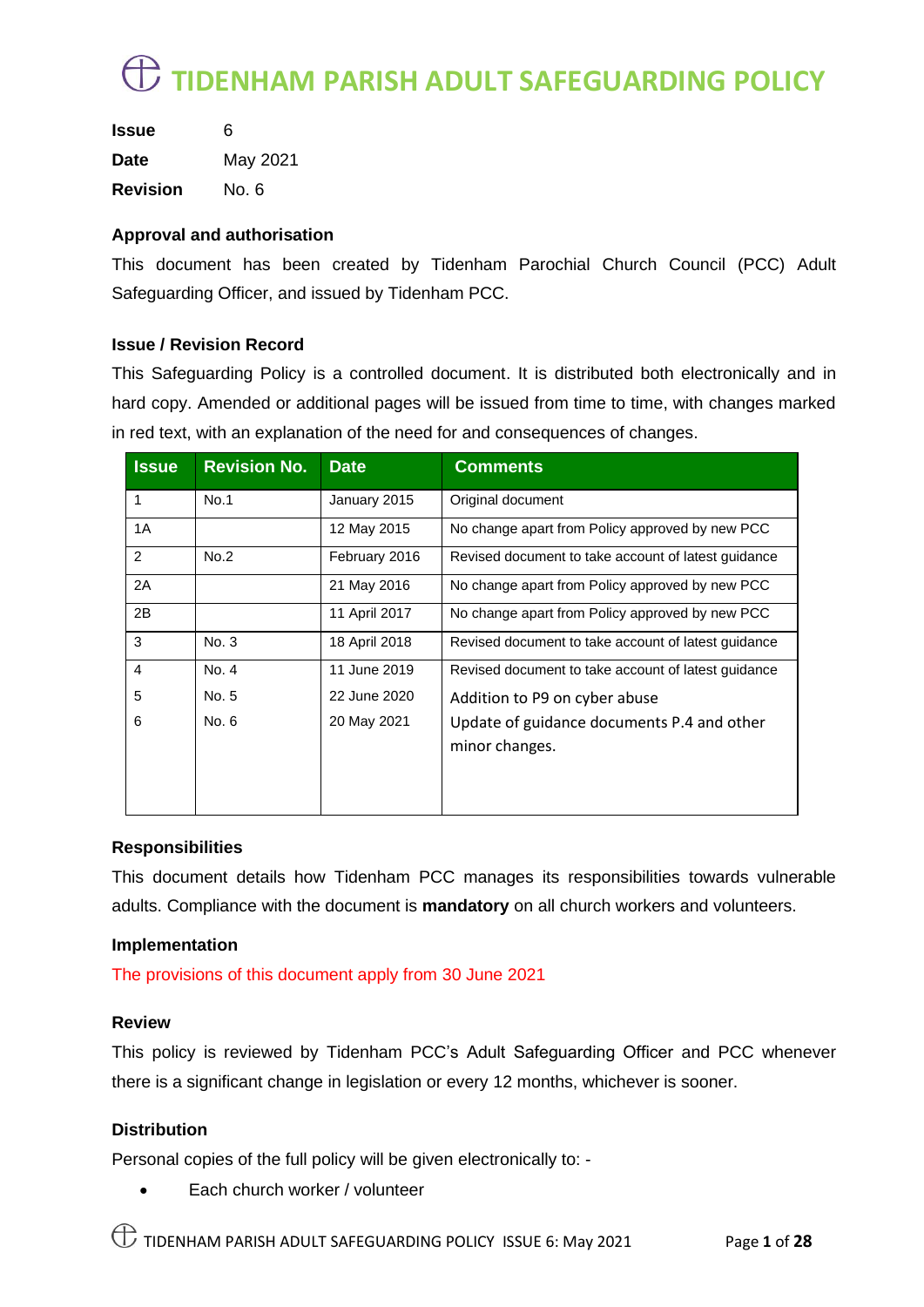- Churchwardens
- PCC members
- Contacts listed in Appendix A

Appendix A Policy Statement will be posted on the Notice Boards of each Church

#### **CONTENTS**

|     | <b>Description</b>                                                            | <b>PAGE</b> |
|-----|-------------------------------------------------------------------------------|-------------|
| 1.  | Introduction                                                                  | 3           |
| 2.  | <b>Vulnerable adults</b>                                                      | 5           |
| 3.  | Values underlying the policy                                                  | 8           |
| 4.  | Forms and signs of harm                                                       | 9           |
| 5.  | Implementing the policy                                                       | 13          |
| 6.  | Promoting good practice                                                       | 14          |
| 7.  | Guidance for those who exercise pastoral care                                 | 17          |
| 8.  | Responding to abuse                                                           | 21          |
| 9.  | Care of adult survivors                                                       | 25          |
| 10. | Ministering to those where there are concerns as<br>to previous behaviour     | 26          |
|     | 11. Handling disagreements and complaints                                     | 27          |
|     | 12. Appendix A Tidenham Parish Statement of<br><b>Safeguarding Principles</b> | 28          |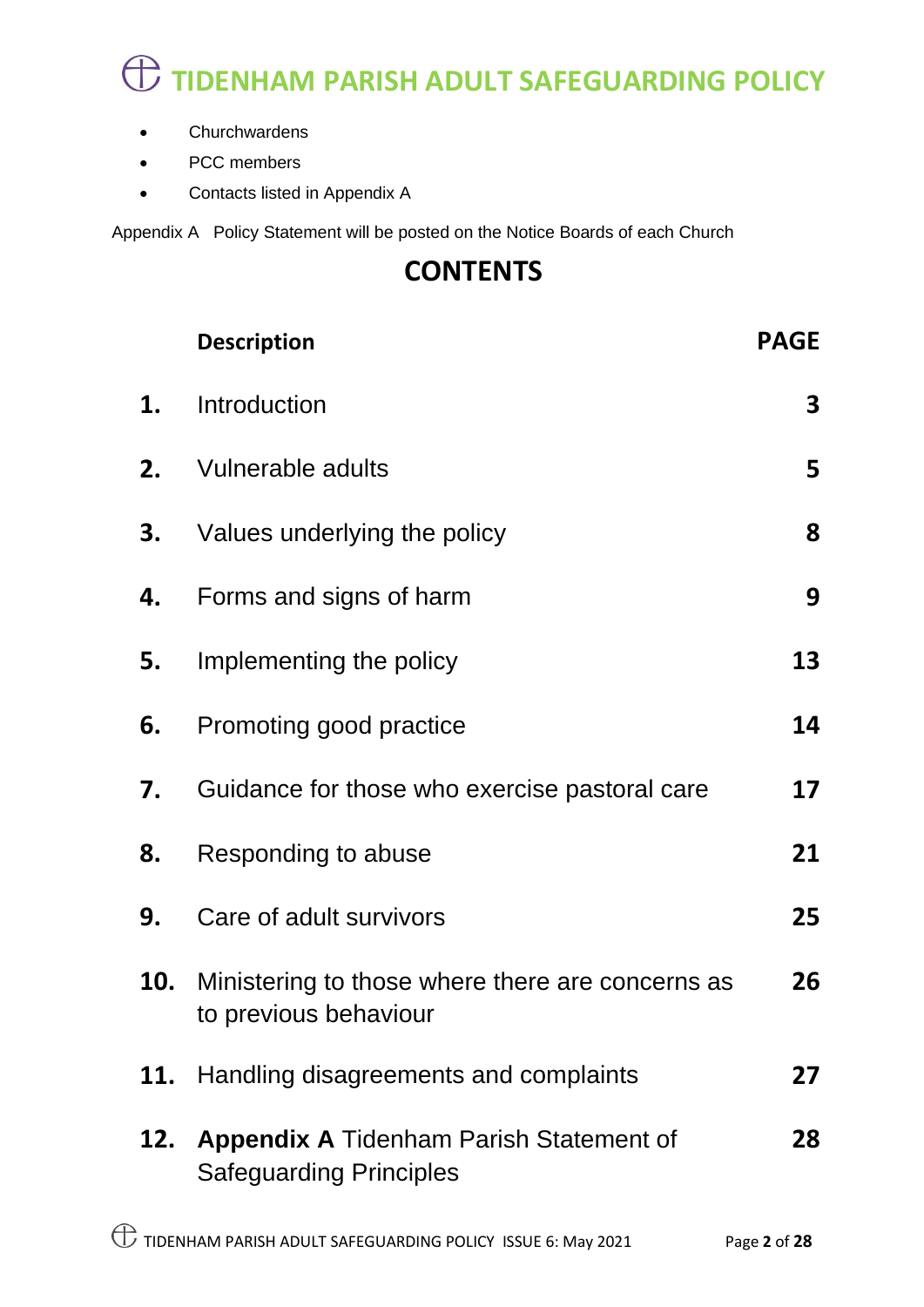# **Introduction**

Adult safeguarding incorporates the concept of prevention, empowerment and protection to enable adults who are in circumstances that make them vulnerable to retain independence, well-being and choice and to access their right to a life free from abuse and neglect. The purpose of this document is to set out policy, procedure and guidance. The procedures set out in this document are in the main requirements in law and therefore must be followed. Should specific circumstances indicate exceptional reasons which justify a variation, then the Diocesan Safeguarding Officer must be consulted, and any variation must be recorded.

#### **Statement of Safeguarding Principles for the Church of England**

The PCC complies with its duty to have due regard to the House of Bishops' guidance on safeguarding children and vulnerable adults, as stated in section 5 of the Safeguarding and Clergy Discipline Measure 2016. On 8 April 2019, the PCC minuted that they had adopted the Church of England's 2018 Parish Safeguarding Handbook.

*We are committed to: -*

- The care and nurture of, and respectful pastoral ministry with, all children, young people and adults.
- The safeguarding and protection of all children, young people and adults when they are vulnerable.
- The establishing of safe, caring communities which provide a loving environment where there is informed vigilance as to the dangers of abuse.
- The selection and training of all those with any responsibility within the Parish, in line with Safer Recruitment principles, including the use of criminal records disclosures and registration with the relevant vetting and barring schemes.
- Responding without delay to every complaint made which suggests that an adult, child or young person may have been harmed, cooperating with the police and local authority in any investigation.
- Working with anyone who has suffered abuse, developing with them an appropriate ministry of informed pastoral care.
- Challenging any abuse of power, especially by anyone in a position of trust.
- Offering pastoral care and support, including supervision and referral to the proper authorities, to any member of our church community known to have offended against a child, young person or vulnerable adult.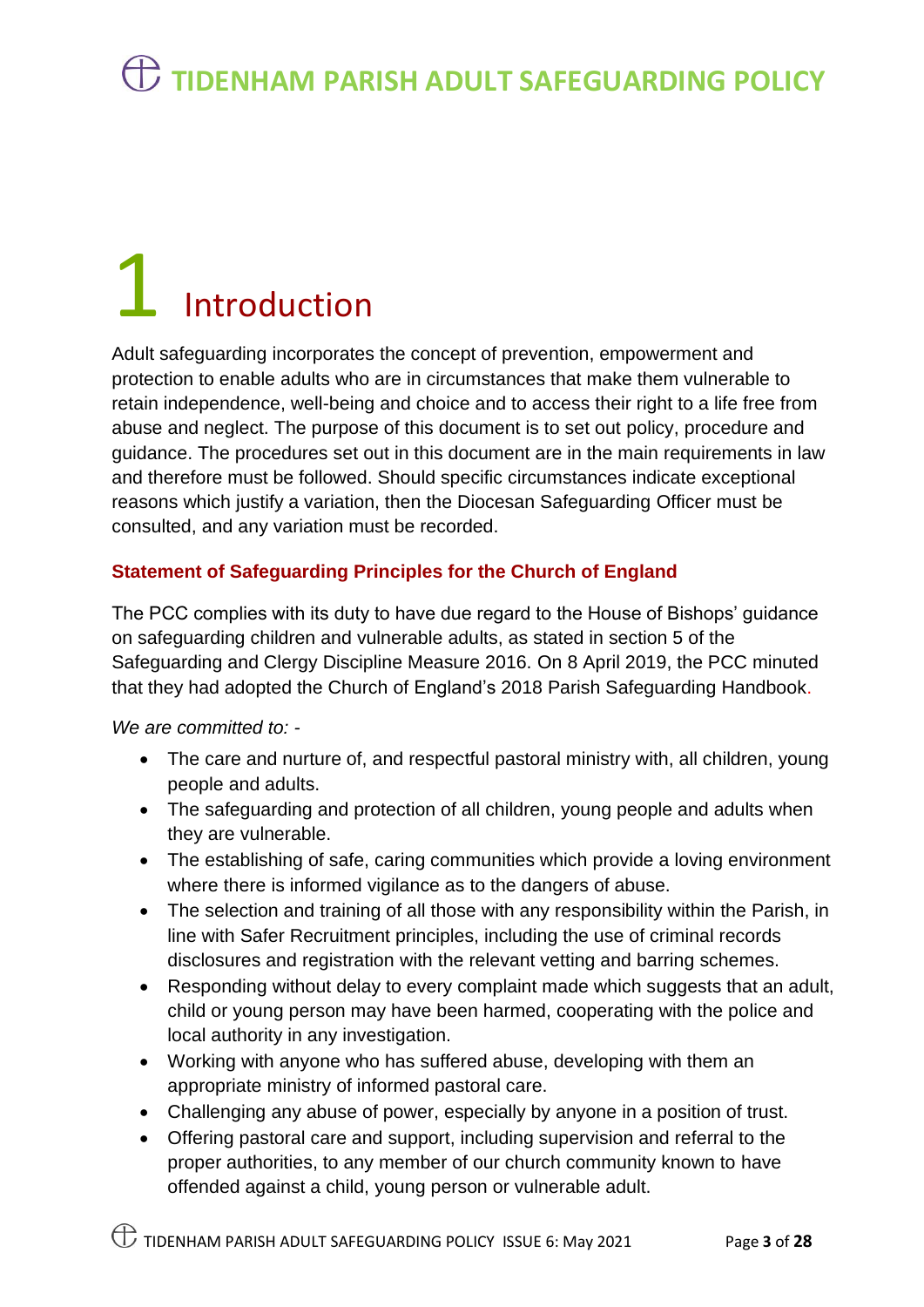In all these principles we will follow legislation, guidance and recognised good practice.

A poster will be displayed on the church notice boards to confirm the local church acceptance and commitment to the Safeguarding Policy Statement.

#### **Background**

In recent years, society as a whole has become more aware of the extent of harm to adults, inflicted deliberately or neglectfully.

In 2000, the Department of Health published 'No Secrets', a document developing and implementing inter-agency policies and procedures to protect vulnerable adults, including the creation of Safeguarding Adults Boards in each local authority area. This guidance provides a framework for safeguarding of adults, including recommended structures for the investigation by local authorities of allegations of abuse.

Voluntary organisations, such as churches, are also asked to develop similar procedures if they are providing services, or are in regular contact with adults who might be vulnerable, and to participate in the protection of adults in a wider context.

The message is that safeguarding of adults is everybody's business.

There have been other publications, including: -

- The Mental Capacity Act 2005 5 principles
- Safeguarding Vulnerable Groups Act 2006
- The Care Act  $2014 6$  safeguarding principles
- Prevent and Channel guidance 2015
- the development of the Independent Safeguarding Authority 2009, including Local Safeguarding Adults Boards.
- Adult safeguarding statement of government policy 2013
- Key roles and responsibilities of church office holders and bodies practice guidance 2017
- Parish safeguarding handbook; House of Bishops 2018
- Domestic Abuse Act 2021

In 2002, Churches Together in Britain and Ireland [CTBI] produced the report 'Time for Action', which in part challenged churches to respond more compassionately and effectively to adults who had been sexually abused.

*Department of Health, No Secrets (London: HMSO, 2000).*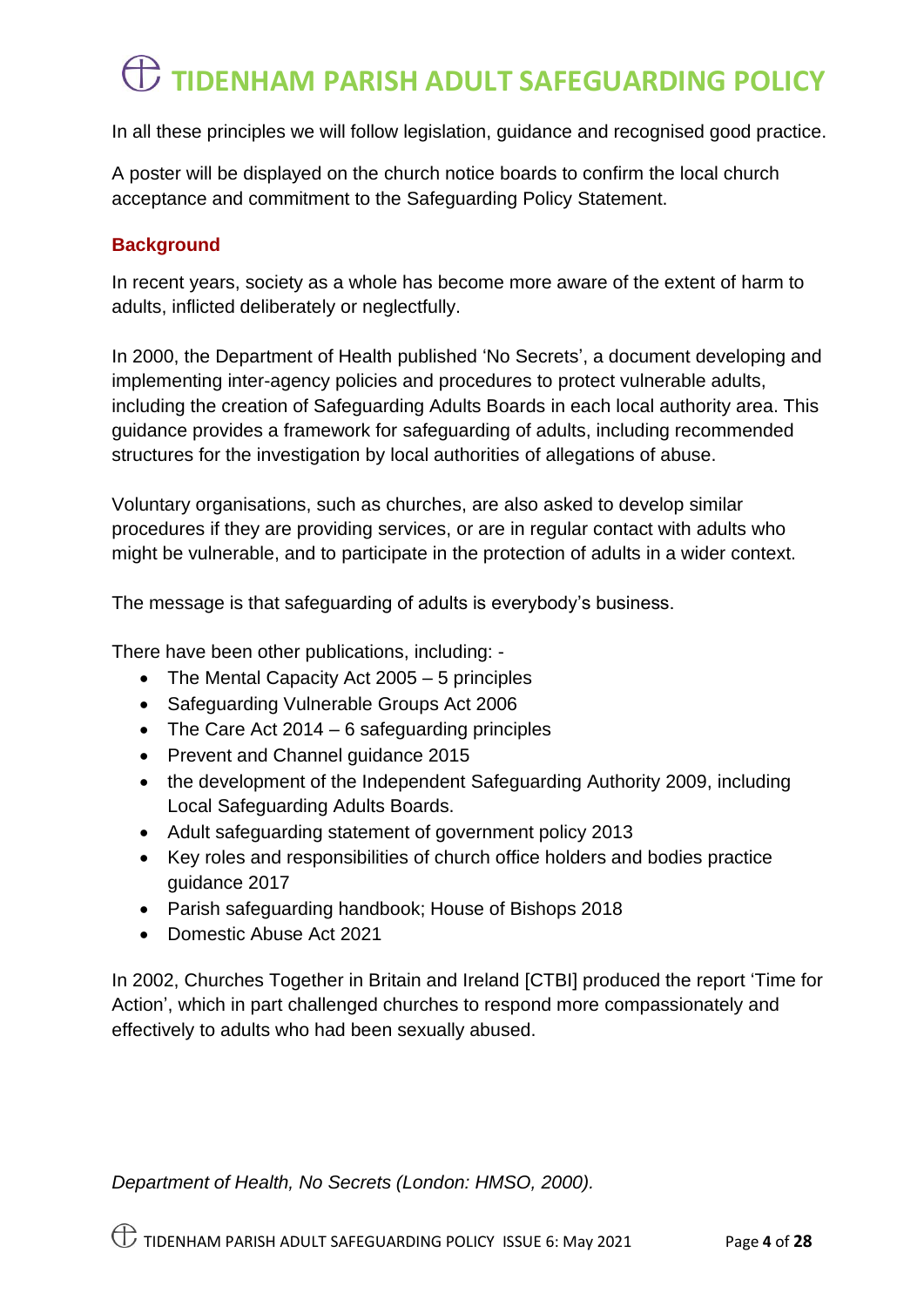*CTBI, Time for Action (London: CTBI, 2002).*

## 2 Vulnerable Adults

#### **Vulnerability**

Vulnerability is a part of being human and no one is invulnerable. In the context of this policy, vulnerability has a particular meaning. All people may be vulnerable at some time or times of their lives. Vulnerability can be permanent or temporary and can be of a greater or lesser degree. It can be increased by various factors including any of the following:

- Sensory or physical disability or impairment.
- Learning disability
- Physical illness
- Mental illness
- Dementia
- Substance and alcohol misuse
- Impact of an event in life such as bereavement, the actions of others or a change in living situation.

Vulnerability may bring with it some difficulties in making decisions or communicating those decisions. This may range from simple decisions, such as what to choose to eat, to more complicated decisions, such as whether to participate in certain activities or where to live. The capacity to make decisions should always be presumed to exist and care should be taken to understand what choices are being made, even where this is expressed non-verbally or in a different language.

If the vulnerability prevents the ability to make some choices, it should be assumed that other choices are not so limited unless it is clear that this is so. *Mental Capacity Act 2005.*

#### **Definitions**

The term 'vulnerable adult' has a number of different definitions. In order to bring into focus those adults for whom the Church should have a particular care, this is the definition which will be used in this policy:

**Any adult aged 18 or over who, by reason of mental or other disability, age, illness or other situation is permanently or for the time being unable to take care of her or himself, or to protect her or himself from significant harm or exploitation.**

The Disclosure and Barring Service defines vulnerable adults as follows:

A person aged 18 or over who receives services of a type listed in paragraph **i** below and in consequence of a condition listed in paragraph **ii** below or has a disability of a type listed in paragraph **iii** below: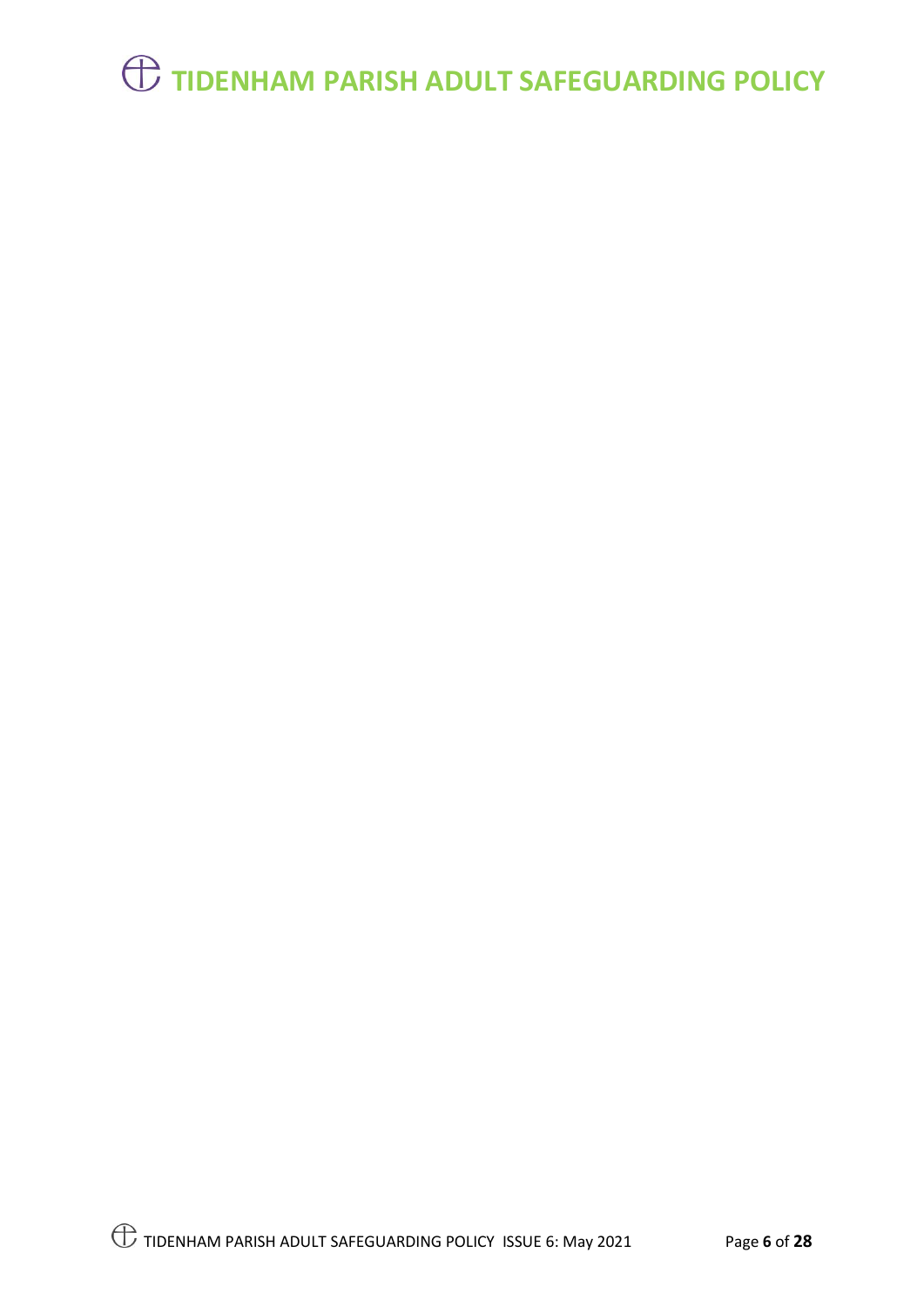#### **i Services Received**

- a) Accommodation and nursing or personal care in a care home
- b) Personal care or support to live independently in his or her own home
- c) Any services provided by an independent hospital, independent clinic, independent medical agency or National Health Service body
- d) Social care services
- e) Any services provided in an establishment for a person with learning disabilities

#### **ii) Condition**

- a) A learning or physical disability
- b) A physical or mental illness, chronic or otherwise including an addiction to alcohol or drugs
- c) A reduction in physical or mental capacity

#### **iii Disability**

- a) A dependency upon others in the performance of or a requirement for assistance in the performance of basic physical functions
- b) Severe impairment in the ability to communicate with others
- c) Impairment in a person's ability to protect him/herself from assault, abuse or neglect.

#### **The Safeguarding Vulnerable Groups Act 2006 defines a vulnerable adult as:**

A person who has attained the age of 18 years and

- a) is in residential accommodation
- b) is in sheltered housing
- c) receives domiciliary care
- d) receives any form of health care
- e) is detained in lawful custody
- f) is in contact with probation services (i.e. receiving help or supervision)
- g) receives a welfare service of a prescribed description
- h) receives any service or participates in any activity provided specifically for persons [who have particular needs due to age; any form of disability; a physical or mental problem which will be prescribed; together with two other issues which are not relevant in this]
- i) receives direct payments
- j) requires assistance in the conduct of his own affairs.

This is an important definition as it bears on the decision whether the worker needs to be registered with the Independent Safeguarding Authority and whether the Church needs to check that registration before employing that person, whether in a paid or voluntary capacity.

*Note* The Mental Capacity Act includes young people over 16 in its ambit. '*No Secrets'* in 2000, however, defined a vulnerable adult as a person aged 18 or over "who is or may be in need of community care services by reason of mental or other disability, age or illness and is or may be unable to take care of him or herself, or able to protect him or herself against significant harm or exploitation". Thus, depending on the context, the term may have different meanings.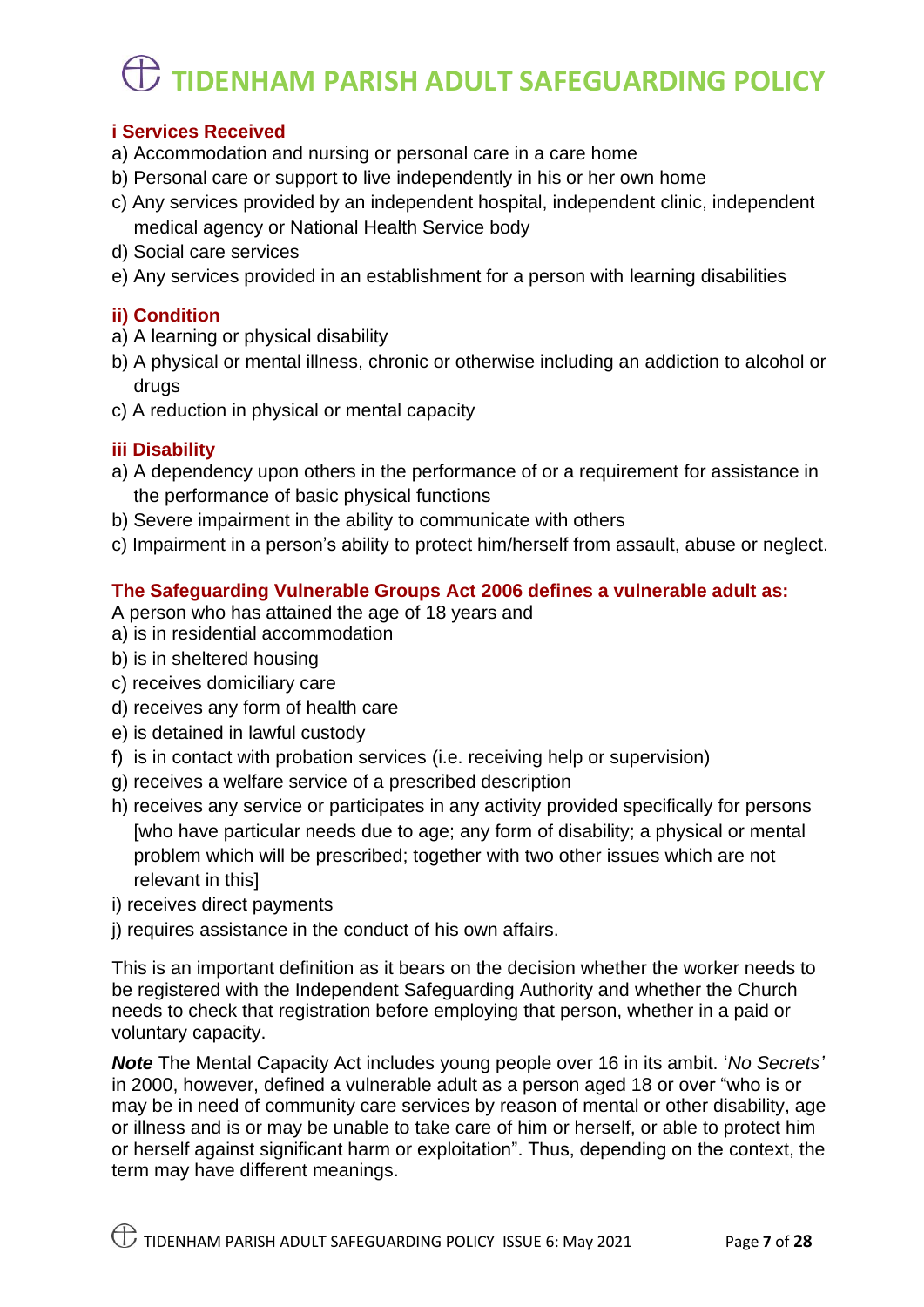The important thing to remember is that the Church needs to safeguard vulnerable adults from abuse, harm and neglect. As for government guidance, Safeguarding Adults stated that the emphasis should be on enabling adults to "retain independence, well being and choice and to access their human right to live a life that is free from abuse and neglect". Those who consider that an adult is vulnerable should deal with situations relating to that adult within that context.

#### **Capacity**

The issue of capacity is important. Capacity is not a universal concept. It must be applied in a specific context: is this person able to make this specific decision at this particular time? Adults are presumed to have capacity to make all decisions about themselves. Those who work with them should use every endeavour to obtain the decision from the adult. If this fails, then the person who is working with the adult may make day to day decisions, e.g. what will they have for lunch. More major decisions, such as with whom they will have contact, need to be made in a more structured way. This will generally involve Local Authority Adult Services. Advice can be obtained from Adult Services if there is uncertainty about an important decision or a situation where harm may occur. If urgent, an immediate referral should be made.

#### **Good Practice**

The following are adapted from the Home Office '*Safe from Harm'* Guidelines: -

1. Adopt a policy on safeguarding vulnerable adults and children. Ensure a policy statement is displayed on the premises.

2. Plan the church's work to minimise situations where the abuse of vulnerable adults may occur or where situations can be misinterpreted (e.g. ensure the presence of more than one adult where possible; ensure recording of visits; make arrangements for safe transport).

3. Apply appropriate procedures to all paid and voluntary staff.

4. Ensure clear role descriptions, review and training plans are in place for all staff in writing.

5. Ensure safe recruitment practices and that checks and references are always undertaken and institute a probationary period for each new worker.

6. Train all workers in safe practice and safeguarding including updating training.

*Department of Health, No Secrets (London: HMSO, 2000). Department of Health, Safeguarding Adults (London: HMSO, 2006).*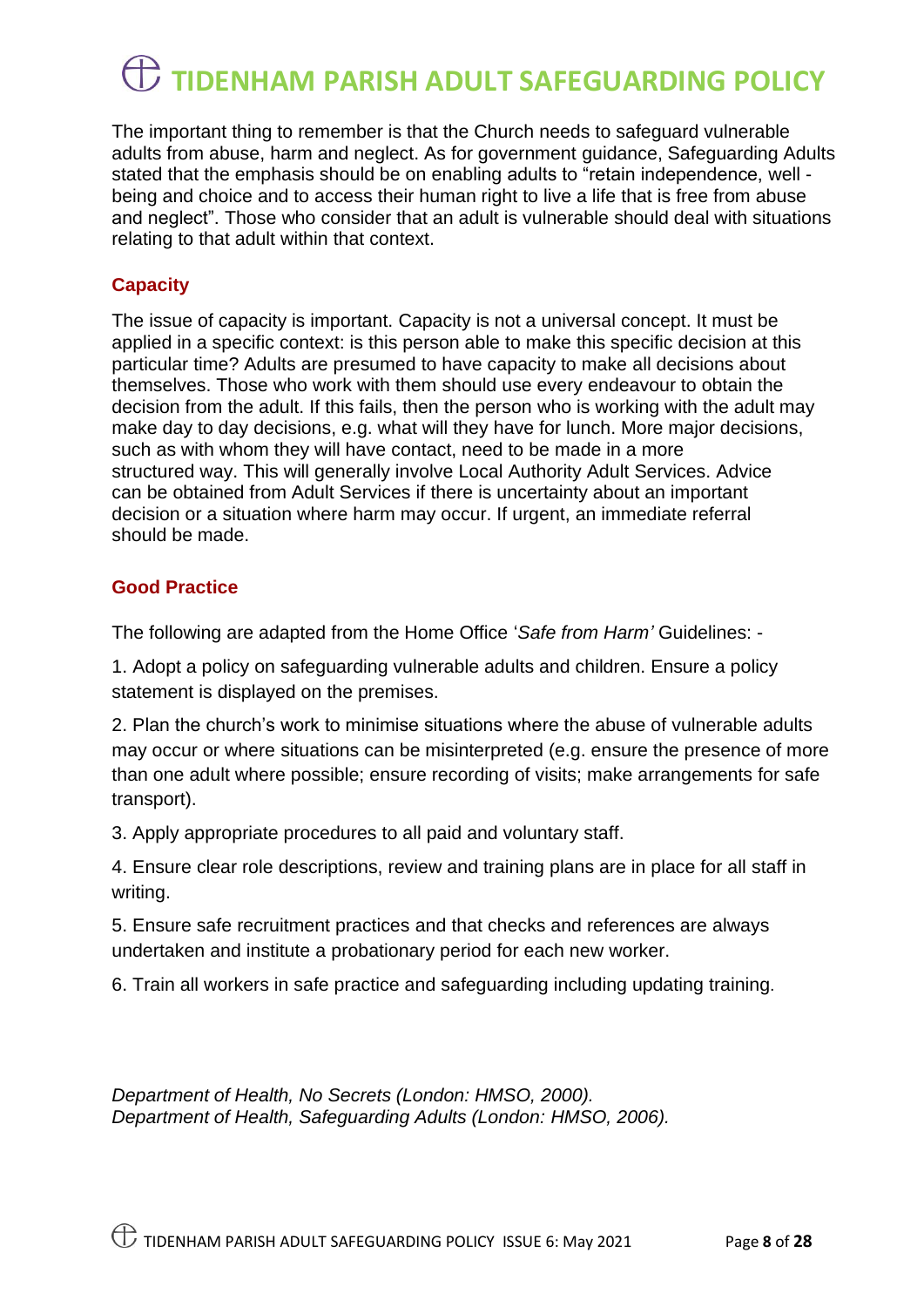# $\bf{3}$  Values underlying the policy

Christian communities should be places where all people (children and adults alike) feel welcomed, respected and safe from abuse. The Church is particularly called by God to support those at the margins, those less powerful and those without a voice in our society. The Church can work towards creating a safe and non-discriminatory environment by being aware of some of the particular situations that create vulnerability. Issues which need to be considered include both the physical, emotional and spiritual environment and the attitudes and actions of workers.

A person who might be considered vulnerable has the right in common with all people to:  $-$ 

- Be treated with respect and dignity and with recognition of abilities and gifts
- Have their privacy respected
- Be able to lead as independent a life as possible
- Be able to choose how to lead their life and make their own decisions
- Have the protection of the law
- Have their rights upheld regardless of their ethnicity, gender, sexuality, impairment or disability, age, religion or cultural background
- Be able to use their chosen language or method of communication
- Be heard.

Adult vulnerability must be recognised as a human condition that affects people's ability to participate. Churches must seek to live out our calling by valuing all people and the contributions each individual can make.

*Adapted from the Church of England publication Promoting a Safe Church (London: Church House Publishing, 2006) and promoting a safer church; House of Bishops policy statement (2017).*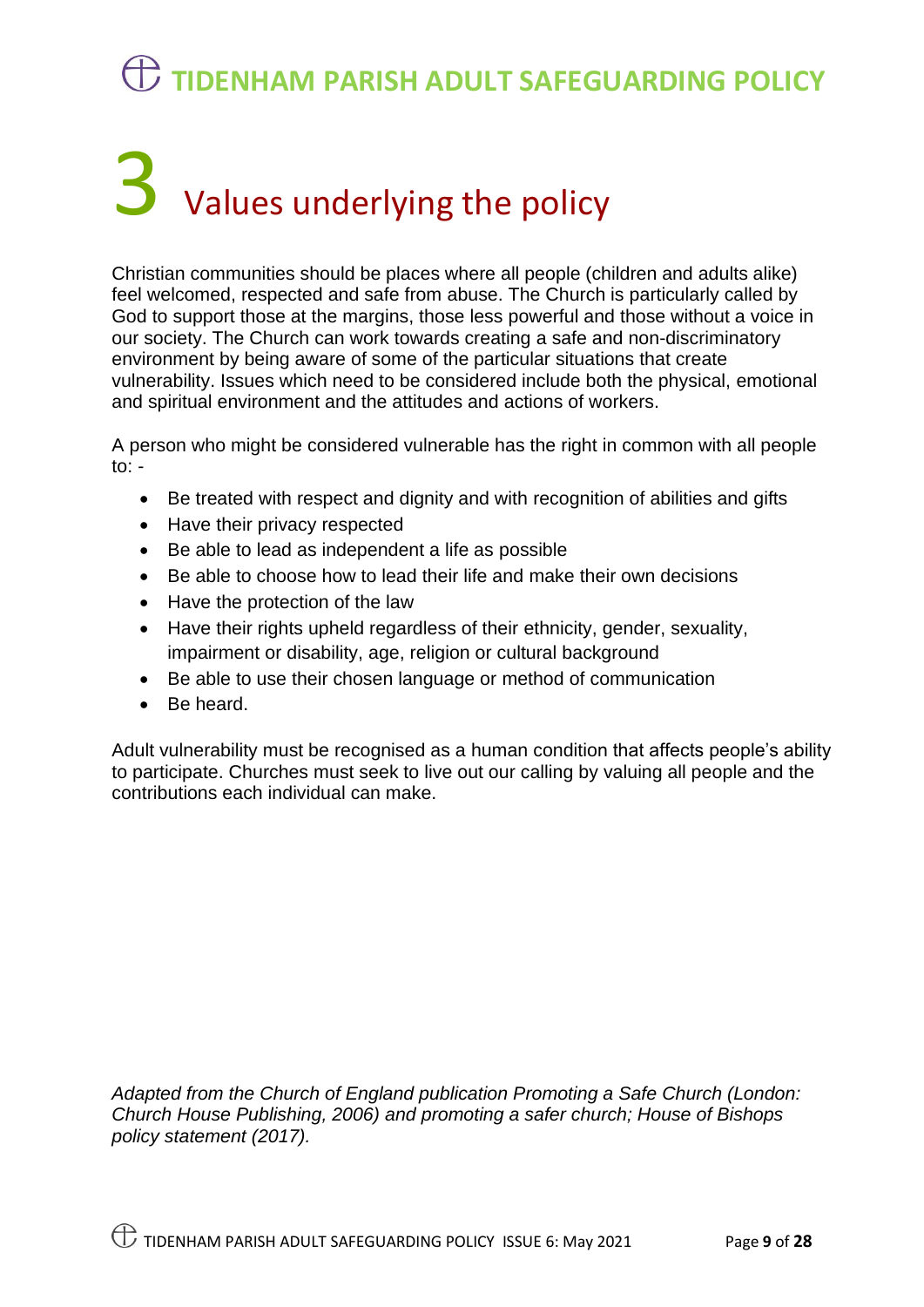# 4 Forms and signs of harm

Harm is that which results from abuse, neglect, bullying and harassment. It may take the following forms. It should be noted that the various forms of abuse and harm can overlap.

**Physical abuse,** including hitting, slapping, pushing, kicking, restraint or inappropriate sanctions. It may include the inappropriate use of medication and the impairment of, or an avoidable deterioration in, health. Abuse can obviously be suspected if the person is seen to have injuries, particularly if these recur or are in the same place on more than one occasion or are without explanation. It may be that the person indicates that she or he does not want to be with a certain person.

**Emotional or psychological abuse**, including threats of harm or abandonment, deprivation of contact, humiliation, blaming, controlling, intimidation, coercion, harassment, verbal abuse, isolation or withdrawal from services or supportive networks. This may occur directly or indirectly by telephone or internet. This may be seen in a person becoming quiet or withdrawn or conversely becoming aggressive or angry for no apparent reason. They may show a change in characteristic such as becoming helpless or tearful. It should be noted that such signs may also be seen in those who are physically abused or sexually abused. All forms of abuse have an emotional component.

**Sexual abuse**, including rape and sexual assault or sexual acts to which the vulnerable adult has not consented, or could not consent, or was pressured into consenting. This also includes the illegal act of Female Genital Mutilation (FGM).

**Financial or material abuse**, including theft, fraud, exploitation, pressure in connection with wills, property or inheritance or financial transactions, or the misuse or misappropriation of property, possessions or benefits. There are also material signs to watch out for, such as a sudden change in a person's finances, not having as much money as usual to pay for shopping or regular outings, or getting into debt. Watch out for any official or financial documents that seem unusual, and for documents relating to their finances that suddenly go missing.

**Cyber abuse**, Individuals, particularly at a time of vulnerability or crisis such as the Covid-19 pandemic, may become targets for cyber abuse. This will include e-mail and Text scams, fraudulent communications and websites set up to exploit financially and emotionally people who are vulnerable. See above for characteristics of financial abuse and emotional abuse.

**Neglect and acts of omission**, including ignoring medical or physical care needs, failure to provide access to appropriate health, social care or educational services, the withholding of the necessities of life, such as medication, adequate nutrition and heating. This may be seen as a person looking unkempt or dirty and their personal

TIDENHAM PARISH ADULT SAFEGUARDING POLICY ISSUE 6: May 2021 Page **10** of **28**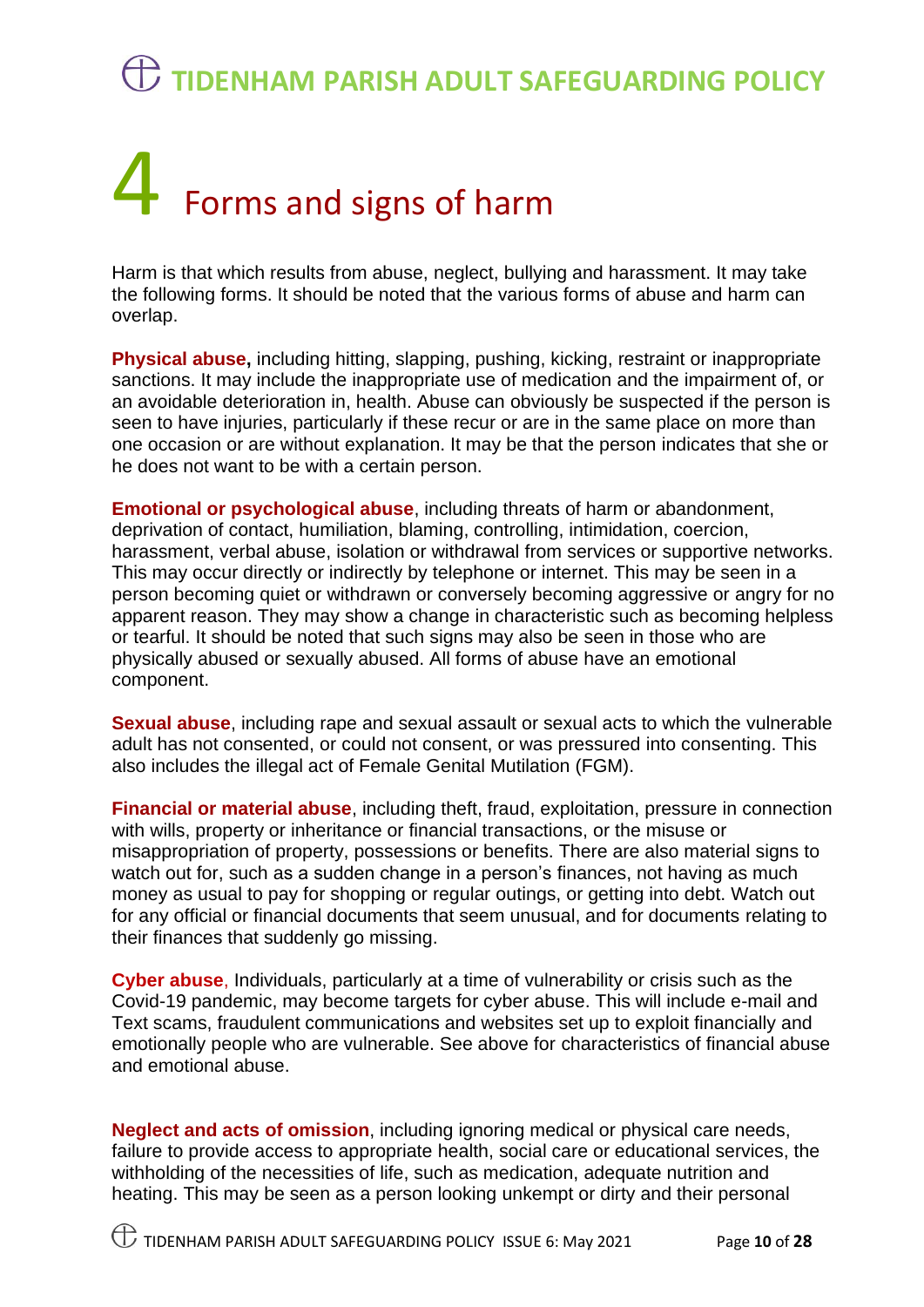hygiene being compromised. Their weight may alter.

**Discriminatory abuse**, including racist, sexist abuse based on a person's disability, and other forms of harassment, slurs or similar treatment. This may be observed in conversations or in reports by the person of how they perceive themselves. An example of this is where a person rubs their skin in order to remove the colour or who puts him/herself down in terms of their gender or sexuality.

#### **Spiritual and ritual abuse**

In the church context there has been developing realisation that spiritual abuse is another form of harm. The Church of England Guidelines for the Professional Conduct of the Clergy cautions those who minister to beware of abusing their position.

Churches need to be sensitive so that they do not, in their pastoral care, attempt to 'force' religious values or ideas onto people, particularly those who may be vulnerable to such practices. Within faith communities harm can be caused by the inappropriate use of religious belief or practice: this can include the misuse of the authority of leadership or penitential discipline, oppressive teaching, or intrusive healing and deliverance ministries, which may result in vulnerable people experiencing physical, emotional or sexual harm. Other forms of spiritual abuse include the denial to vulnerable people of the right to faith or the opportunity to grow in the knowledge and love of God.

If such inappropriate behaviour becomes harmful it should be referred for investigation in the usual way. Careful supervision and mentoring of those entrusted with the pastoral care of adults should help to prevent harm occurring in this way.

#### **Domestic abuse**

The terms violence/abuse are used interchangeably throughout this report. The Home Office describes domestic violence as follows:

Domestic violence is any threatening behaviour, violence or abuse between adults who are or have been in a relationship, or between family members. It can affect anybody, regardless of their gender or sexuality.

The violence can be psychological, physical, sexual or emotional. It can include honourbased violence, female genital mutilation, and forced marriage.

Whatever form it takes, domestic violence is rarely a one-off incident. Usually, it is a pattern of abusive and controlling behaviour (coercive control) through which an abuser seeks power over their family member or partner.

Domestic violence occurs across all of society, regardless of age, gender, race, sexuality, wealth or geography. Women are more likely than men to be victims of domestic violence, and children are also affected – they can be traumatised by what they've seen, and there is a strong connection between domestic violence and child abuse.

No age group is particularly protected from or damaged by the impact of domestic violence. Key to the safety of women and children subjected to violence and the threat of violence is an alternative, safe and supportive residence.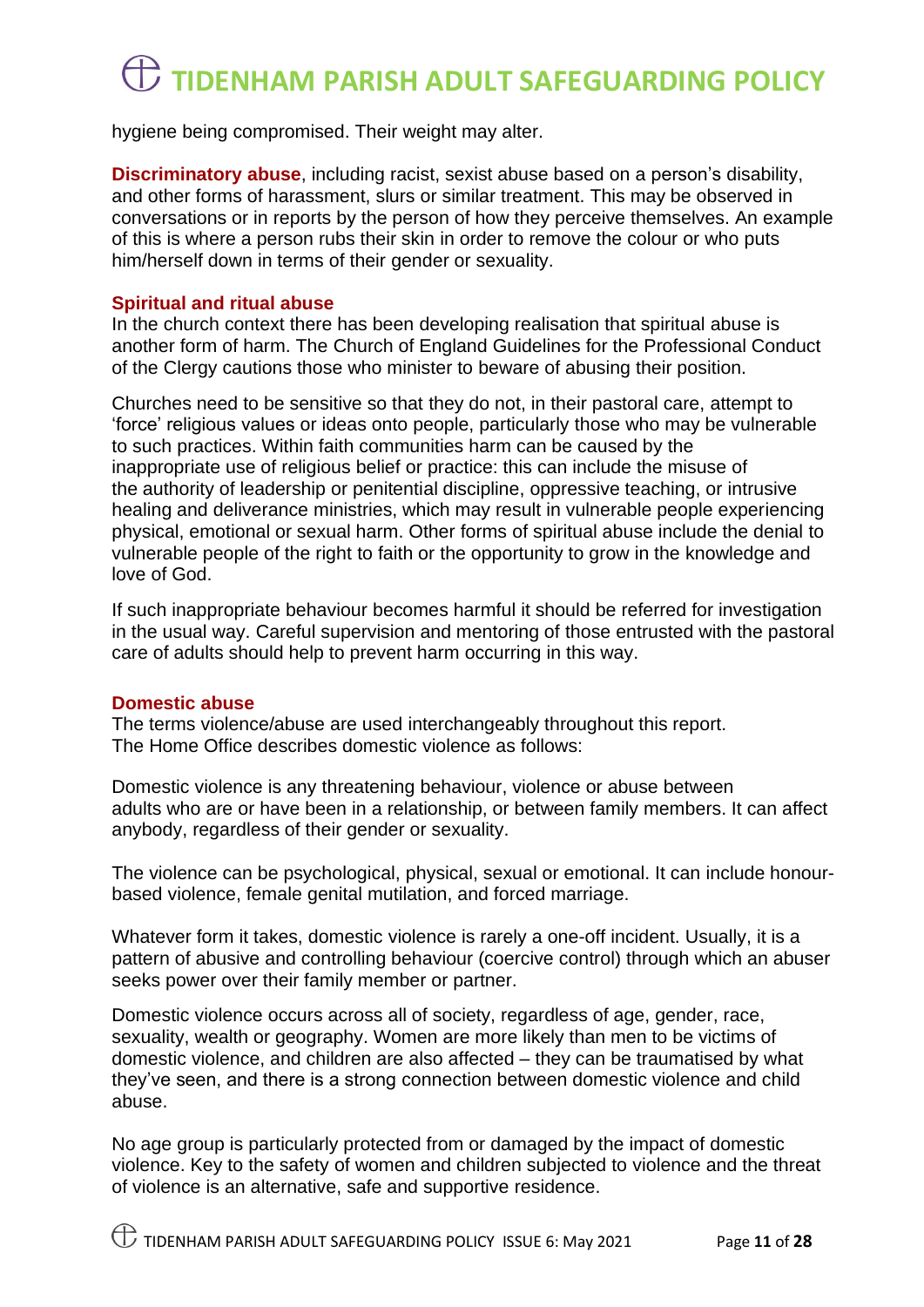#### **Forced Marriage**

Guidelines on forced marriage are set out in Multi-Agency Practice Guidelines: Handling Cases of Forced Marriage HM Government 2009 from which the following extracts have been taken:

Marriage shall be entered into only with the free and full consent of the intending spouses.

Forced marriage is a form of child/ domestic violence against women and men; it should form part of existing child and adult protection structures, policies and procedures.

In line with other publications on domestic abuse, these guidelines focus mainly on women's needs and not men's. This is because 85% of cases referred to the Forced Marriage Unit involve women and the consequences for women are different than those for men.

Although these guidelines focus on women, much of the guidance applies to men facing forced marriage – and men should be given the same assistance and respect when they seek help.

#### **Radicalisation and Extremism**

As a church we recognise that safeguarding against radicalisation and extremism is no different from safeguarding against any other vulnerability. All adult volunteer and paid workers are expected to uphold and promote the fundamental Christian and British values, including democracy, individual liberty and mutual respect.

**Radicalisation** is defined as the act or process of making a person more radical or favouring of extreme or fundamental changes in political, economic or social conditions, institutions or habits of the mind.

**Extremism** is defined as the holding of extreme political or religious views.

Although no incidents of radicalisation or extremism have occurred in Tidenham Parish to date, it is important for us to be constantly vigilant and to remain informed about the issues which may affect the vulnerable adults within the Parish. Adults should be encouraged to seek help if they are upset or concerned about anything they read or see on the internet or other media which may be related to Radicalisation or Extremism.

The Government in 2011 published its '**Prevent'** strategy to reduce the threat to the UK from terrorism; this included a focus on preventing radicalisation and extremism. For further information, please refer to The Diocesan Safeguarding Lead.

#### **Institutional abuse**

This type of abuse is seen where an institution is inherently discriminatory toward a particular group. It may occur in a care home where the residents are routinely referred to in a derisory fashion or where their privacy and dignity is routinely compromised. An institution may then be unable to safeguard residents from emotional or even physical harm and neglect. The Church as an institution is not exempt from perpetrating institutional abuse.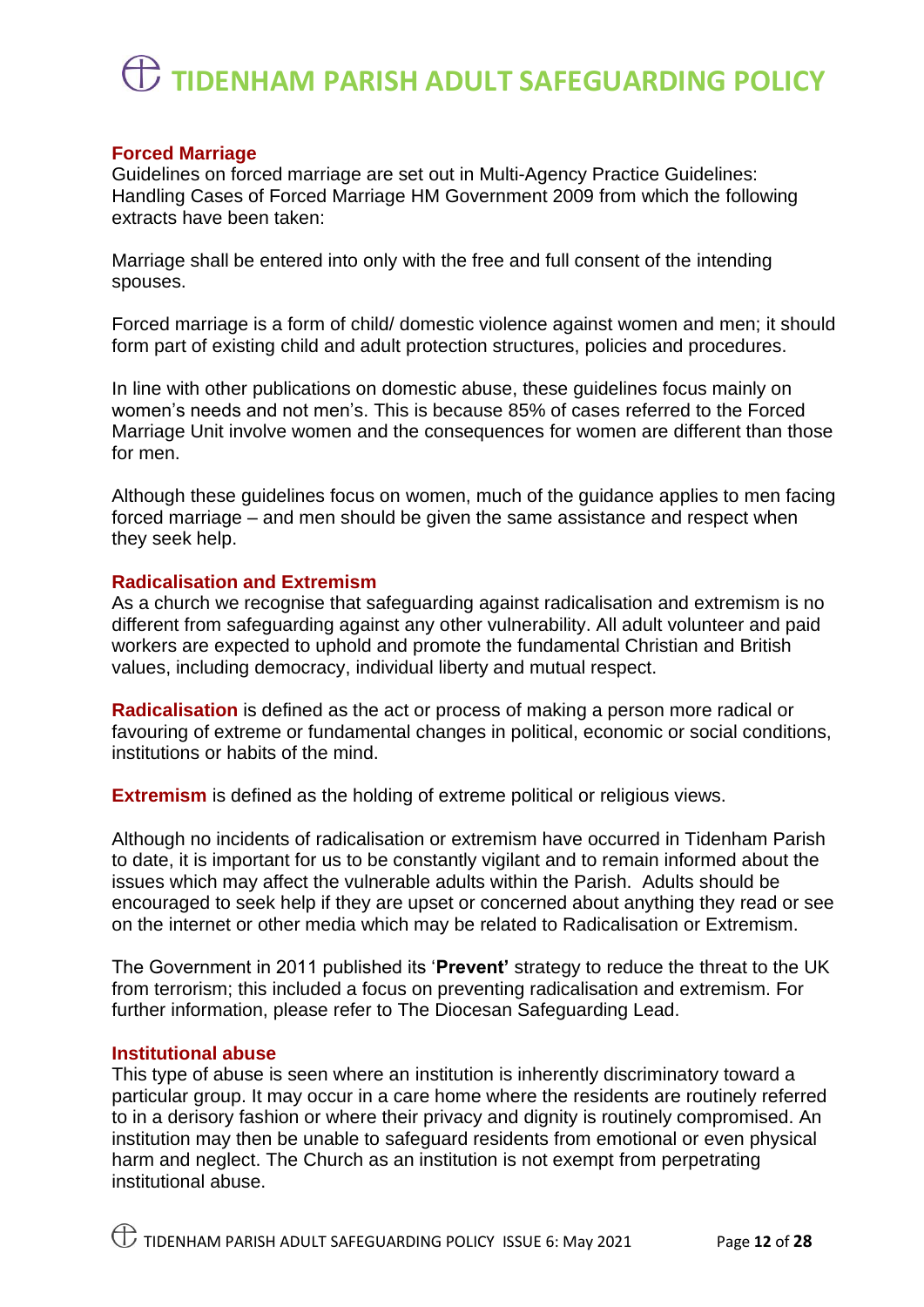#### **Modern Slavery & Trafficking**

Modern slavery includes human trafficking, slavery, servitude and forced and compulsory labour. Exploitation takes a number of forms, including sexual exploitation, forced manual labour and domestic servitude, and victims come from all walks of life.

Victims may be unwilling to come forward to law enforcement or public protection agencies, not seeing themselves as victims, or fearing further reprisals from their abusers. Victims may also not always be recognised as such by those who come into contact with them.

Here are the most common forms of modern slavery: -

- **[Forced labour](http://www.antislavery.org/slavery-today/forced-labour/) and Domestic Servitude** any work or services which people are forced to do against their will under the threat of some form of punishment.
- **Criminal Exploitation**  Pick pocketing, shop-lifting drug trafficking, financial fraud (benefits and loans).
- **[Debt bondage](http://www.antislavery.org/slavery-today/debt-bondage/) or bonded labour** the world's most widespread form of slavery, when people borrow money they cannot repay and are required to work to pay off the debt, then losing control over the conditions of both their employment and the debt.
- **[Human trafficking](http://www.antislavery.org/slavery-today/human-trafficking/)** involves transporting, recruiting or harbouring people for the purpose of exploitation, using violence, threats or coercion.
- **[Descent-based slavery](http://www.antislavery.org/slavery-today/descent-based-slavery/)** where people are born into slavery because their ancestors were captured and enslaved; they remain in slavery by descent.

*Guidelines for the Professional Conduct of Clergy (London: Church House Publishing, 2003). A report accepted by the Methodist Conference 2002.*

*Adapted from the Church of England publication Promoting a Safe Church (London: Church House Publishing, 2006)*

*[http://www.homeoffice.gov.uk/crime-victims/reducing-crime/domestic-violence](http://www.homeoffice.gov.uk/crime-victims/reducing-crime/domestic-violence/)***/** *Universal Declaration of Human Rights, Article 16(2)*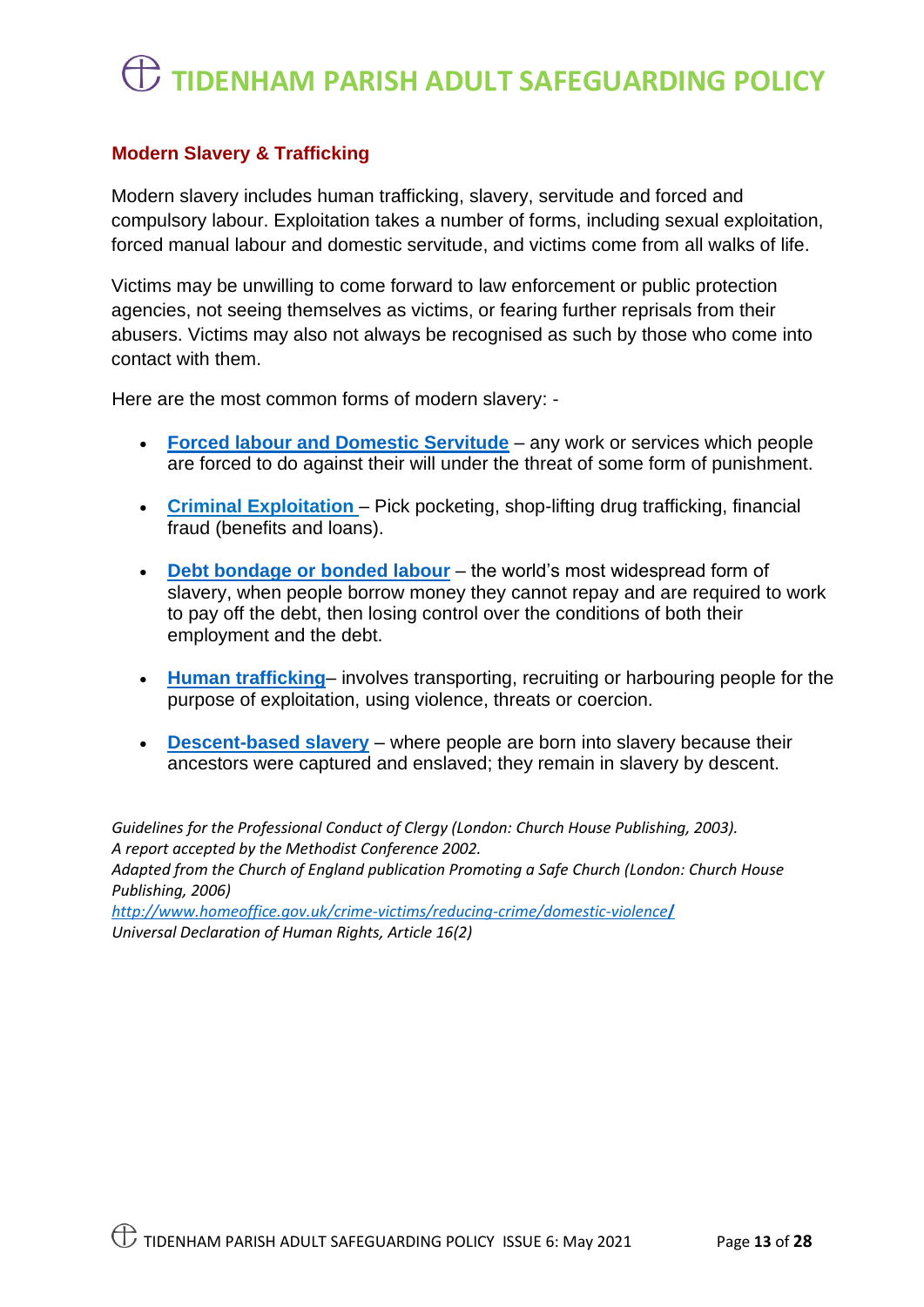## Implementing the policy

#### **Tidenham Parish Churches will:**

Ensure that it has undertaken a review of its own situation, e.g.

- What is the building like? Is it accessible?
- What activities are undertaken on the premises?
- What are the personnel for those activities?
- What is its mission?

Each church in the Parish should be aware of and publish the Tidenham safeguarding policies for both children and adults.

The policy includes a date for review which should be no less frequent than annual, so that the Tidenham Parish confirms its acknowledgement of its responsibility for these issues. The Parish will appoint a Safeguarding Adults lead. This may or may not be the same person who is responsible for safeguarding children's work, but should be someone who has knowledge of the issues related to safeguarding adults. An action plan will be developed each year to ensure this policy is appropriately implemented.

#### **Implementation in the Diocese**

The Diocese will also have responsibility for ensuring that a group of people who are specialists in safeguarding are available to support the local Parish churches, to provide advice on good practice, respond to incidents and to encourage and support training across the Diocese.

The Training Officers have responsibility where this is one of their priorities to enable and facilitate Safeguarding Adults training across the Diocese. The Diocese represents the Parish at the Gloucestershire Safeguarding Adults Board.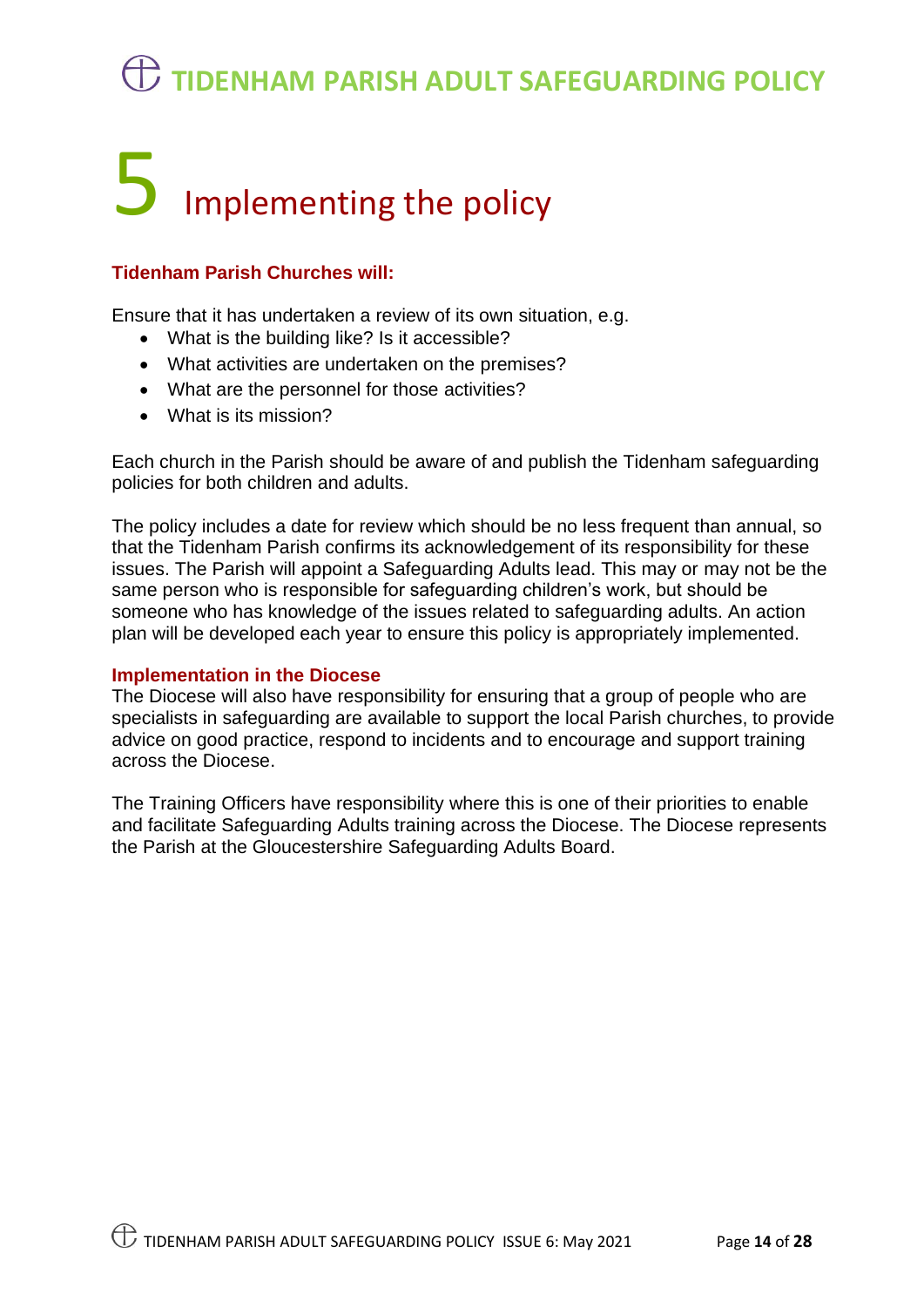# 6 Promoting good practice

#### **Underpinning safe and inclusive practice**

These principles, adapted from The Ten Essential Shared Capabilities for those working in the Mental Health services and provides a reference point for those working with individuals, carers, families, colleagues and the wider community to address safe and inclusive practice.

**Working in partnership**. Developing and maintaining constructive working relationships with individuals, carers, families, colleagues and wider community networks. Working positively with any tensions created by conflicts of interest or aspiration that may arise between the partners.

**Respecting diversity.** Working with individuals, carers and families in ways that respect and value diversity, including age, ethnicity, race, culture, disability, gender, spirituality and sexuality.

**Practising ethically.** Recognising the rights and aspirations of individuals and their families, acknowledging power differentials and minimising them whenever possible. Allowing individuals to make their own choices.

**Challenging inequality**. Addressing the causes and consequences of stigma, discrimination, social inequality and exclusion on individuals, carers and families. Creating, developing or maintaining valued social roles for people in the communities they come from. This includes ensuring the buildings and practices allow inclusion. Buildings should be assessed to check that they are as accessible as possible, and that aids and adaptations have been used. This may include the use of ramps, loop systems, etc. The worship and other activities within the church should also be as accessible as possible and the 'messages' given by those should be checked. For example, does moving forward and kneeling to receive Communion exclude those whose mobility is compromised? Does certain language cause pain to some people? Does the environment created within the church include everyone? Inclusion may mean that the church needs to consider making services available to particular groups, such as worship specifically for those who are frail, or have dementia or have learning difficulties. Inclusion also means enabling people to fulfil their discipleship and calling.

**Promoting recovery.** Working in partnership to provide help that enables individuals, families and carers to tackle problems with hope and optimism and to work towards a valued lifestyle within and beyond the limits of any problem.

*Department of Health, The Ten Essential Shared Capabilities (London: HMSO, 2004). The Disability Discrimination Act 1995 and the Equality Act 2010*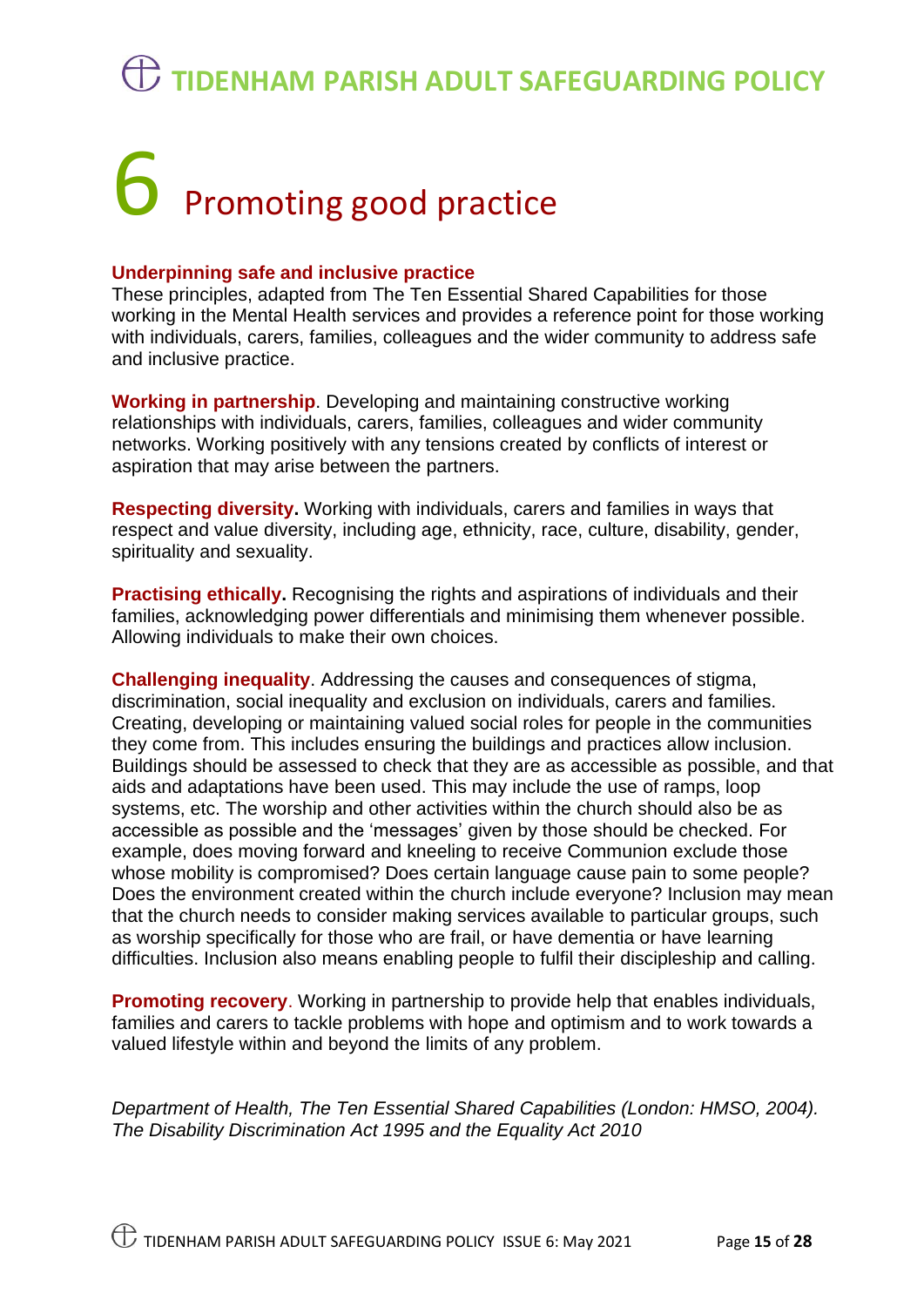**Identifying people's needs and strengths**. Working in partnership in the context of the preferred lifestyle and aspirations of individuals their families, carers and friends. Materials provided for activities should be available as widely as possible. Within worship, material should be provided in large print (at least 18pt font) and material provided by PowerPoint should be supplemented if necessary.

**Promoting safety and positive risk taking.** Empowering the individual to decide the level of risk they are prepared to take with their lives. This includes working with the tension between promoting safety and positive risk taking, including assessing and dealing with possible risks for individuals, carers, family members and the wider public.

**Personal development and learning.** Keeping up to date with changes in practice and participating in life-long learning, personal and professional development for oneself and colleagues through supervision, appraisal and reflective practice.

#### **Safer recruitment – a brief summary**

Safer recruitment applies to all roles, paid or voluntary, office holders(appointees), candidates for ministry and all employed roles. It applies to all churches, church organisations and parts of the Methodist Connexion, where there is work for or with children, young people or vulnerable adults.

#### **Training**

All workers with vulnerable adults should receive training. This will include the following:

- Training specific to the role undertaken.
- Generic training in relation to the activity and the building.
- Training in relation to vulnerable adults. This will include dealing with the specific issues relating to vulnerable adults. Adults may have a range of vulnerabilities which could be addressed by the appropriate use of aids and adaptations or particular skills. Specialist training may be needed with these.
- Adults may express their vulnerability by a range of behaviour and training may be needed in how these are dealt with and how staff are supported to avoid inappropriate behaviour and to recognise this type of behaviour including bullying in themselves and others. Training will also be needed in relation to the issues of decision-making with adults whose capacities are impaired.

#### **Advocacy**

Church workers are often placed in the role of advocate. Advocacy for adults who are vulnerable is especially important. Advocacy is about speaking up for, or acting on behalf of, yourself or another person. Advocacy can help individuals to:

- make clear their own views and wishes
- express and present their views effectively and faithfully
- obtain independent advice and accurate information
- negotiate and resolve conflict.

Some people aren't clear about their rights, or have difficulty in fully understanding these rights. Others may find it hard to speak up for them. Advocacy can enable people to take more responsibility and control for the decisions which affect their lives.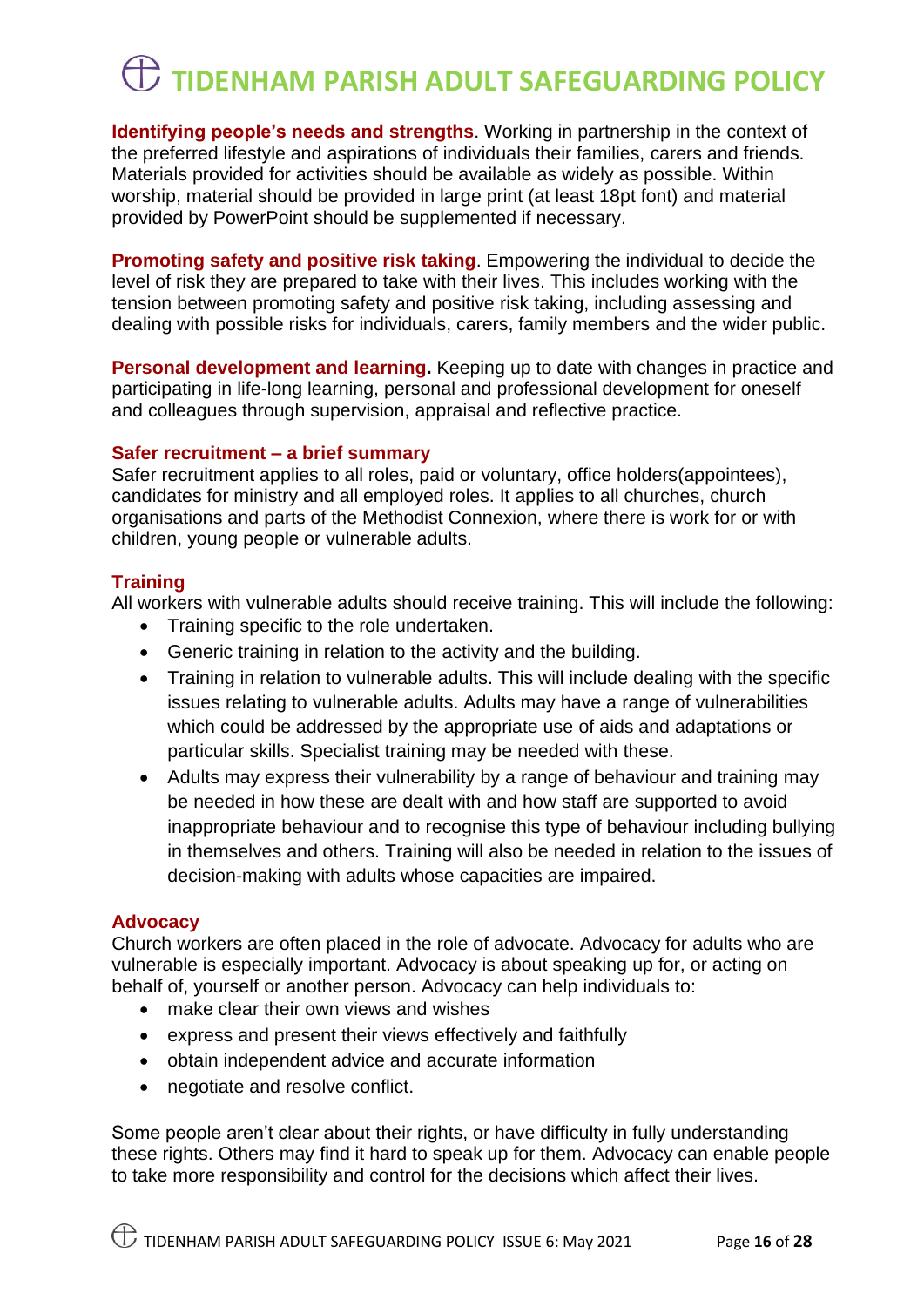#### **Advocacy principles**

- What the person communicates and wants is the most important thing.
- Advocacy enables individuals to do more for themselves and lessens their dependency on other people.
- Advocacy should help people to make informed choices. An advocate must ensure the individual is making real choices based on good quality information.
- Advocates should not have a conflict of interest. They should be independent.

#### **Cultural Diversity**

In their publication Cultural Diversity in Britain (2006) The Joseph Rowntree Trust noted in their conclusions on the role of the faith communities:

… the faith sector is increasingly focusing on intercultural dialogue from within a perspective of human understanding and conflict reduction. It may be useful for faith organisations to consider broadening their view to assess the advantages of cultural mixing and cross-fertilisation.

The previous section on 'Underpinning safe and inclusive practice' sets out an approach to working with individuals, carers, families and communities. This is an approach which has a resonance in a society where cultural diversity is a reality.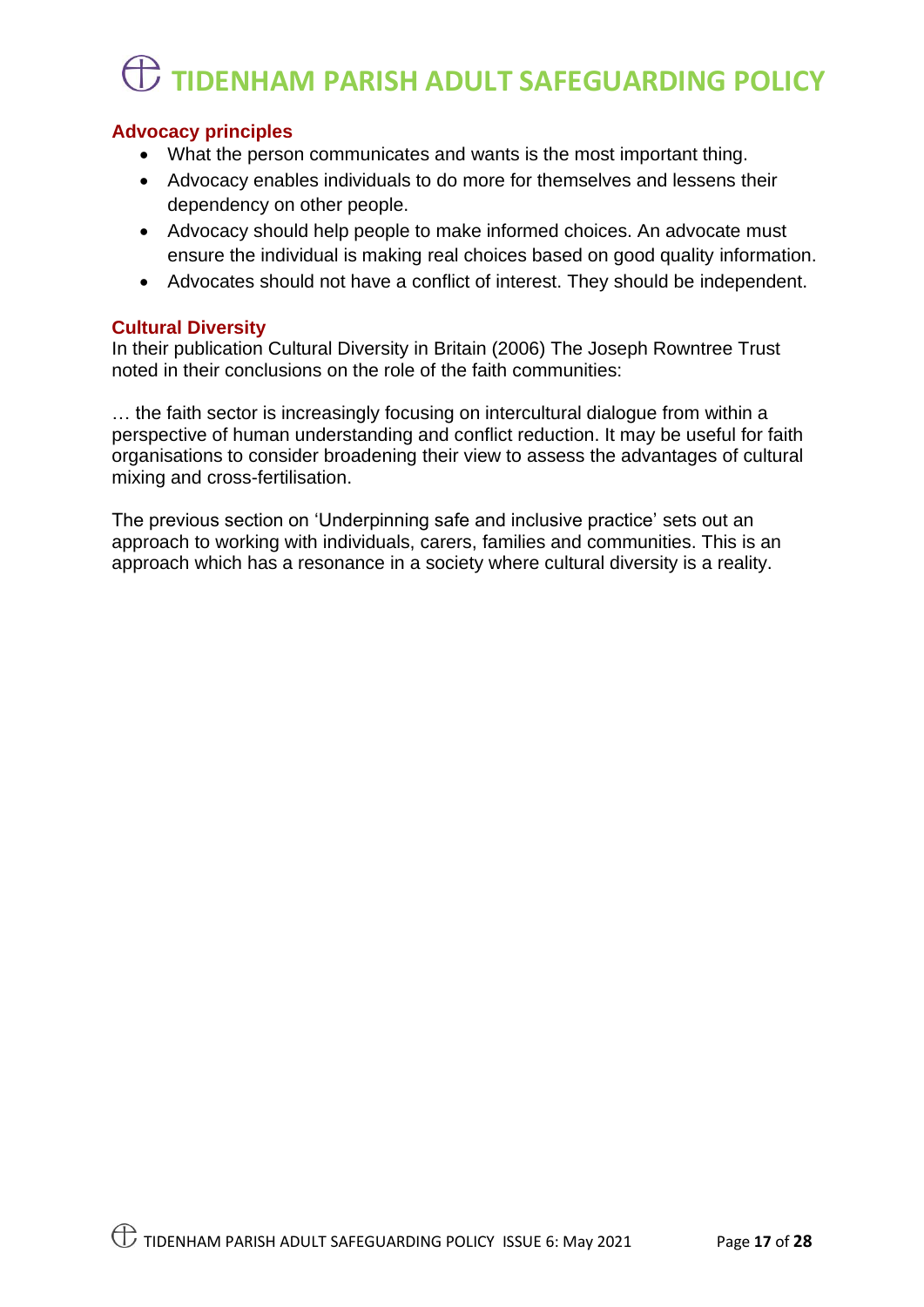# 7 Guidance for those who exercise pastoral

#### care

Not everyone who receives pastoral care is vulnerable. However, all those involved in pastoral care of others, whether paid or unpaid, clergy or lay, should be working within these guidelines. Following such guidelines will not only protect vulnerable people but also help to ensure that workers are not wrongly accused of abuse or misconduct.

#### **Pastoral relationships**

Exercising any kind of ministry involves workers developing an understanding of themselves and how they relate to others, how they increase the wellbeing of others and how they ensure the well-being and safety of themselves and others. People in positions of trust necessarily have power, although this may not be apparent to them; therefore respecting boundaries is particularly important. Many pastoral relationships can become intertwined with friendships and social contacts, making the following guidance even more necessary.

- Church workers should exercise particular care when ministering to persons with whom they have a close personal friendship or family relationship.
- Church workers must be aware of the dangers of dependency in pastoral and professional relationships and seek advice or supervision when these concerns arise.
- Church workers who exercise a 'healing ministry' should be trained in the theology and non-intrusive practice of that work.
- Church workers should recognise their limits and not undertake any ministry that is beyond their competence or role (e.g. therapeutic counselling, deliverance ministry, counselling victims of abuse and domestic violence, or their perpetrators, or giving legal advice). In such instances the person should be referred to another person or agency with appropriate expertise.
- Church workers should consider issues of ethnicity and gender in their ministry.
- Church workers should avoid behaviour that could give the impression of inappropriate favouritism or the encouragement of inappropriate special relationships.
- Church workers should treat those with whom they work or visit with respect, encouraging self-determination, independence and choice.
- Care should be taken when helping with physical needs, washing etc, always respecting the choices of the individual concerned. It may be necessary for specialist training to be given and workers should consider whether this help can be given in terms of their own safety and that of the vulnerable adult.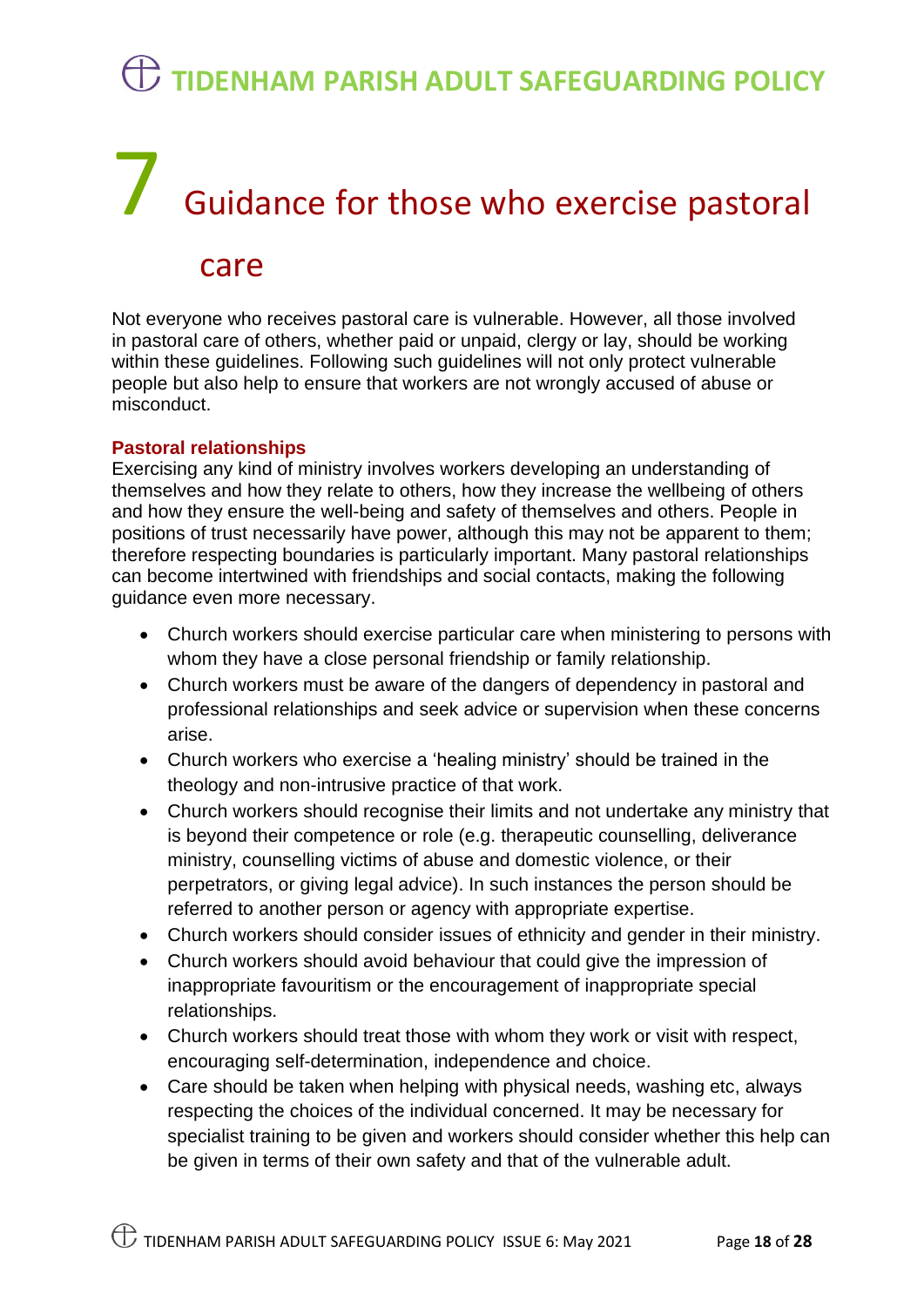- Pastoral relationships may develop into romantic attachments and such situations should be handled sensitively. Workers need to recognise such a development and make it clear to both the person concerned and a supervisor or colleague. Alternative arrangements must be made for the on-going pastoral care of the person concerned.
- Church workers should not undertake any pastoral ministry while they are under the influence of drink or drugs.

#### **Conversations and interviews in a ministry context**

Formal interviews and informal conversations in a ministry context are pastoral encounters. Church workers should be aware of their language and behaviour. For example, innuendoes or compliments of a sexual nature are always inappropriate. When a person asks questions or seeks advice around topics of a sexual nature, the worker should be discerning about the motives and needs of the person and question their own ability to assist.

The church worker should consider in advance:

- The place of the meeting, arrangement of the furniture and lighting, the worker's dress.
- The balance of privacy for conversation with the opportunity for supervision (open doors or windows in doors, another person nearby).
- The physical distance between people determined by hospitality and respect, being aware that someone may have suffered abuse or harassment in the past.
- Whether the circumstances suggest a professional or social interaction.
- The propriety or danger of visiting or being visited alone and personal safety in visits, especially in the evening.
- The personal safety and comfort of all participants.
- Establishing at the outset the nature of the interview in respect to subject matter, confidentiality and duration, and the appropriateness of initiating or receiving any physical contact, for example, gestures of comfort, which may be unwanted or misinterpreted.
- The specific pastoral needs of individuals and whether the worker has the skill to meet these without additional support. Certain people will need skilled and professional support to which pastoral work will be supplementary. It may be that the initial pastoral task in such a situation is to work with the individual in supporting them to access professional help.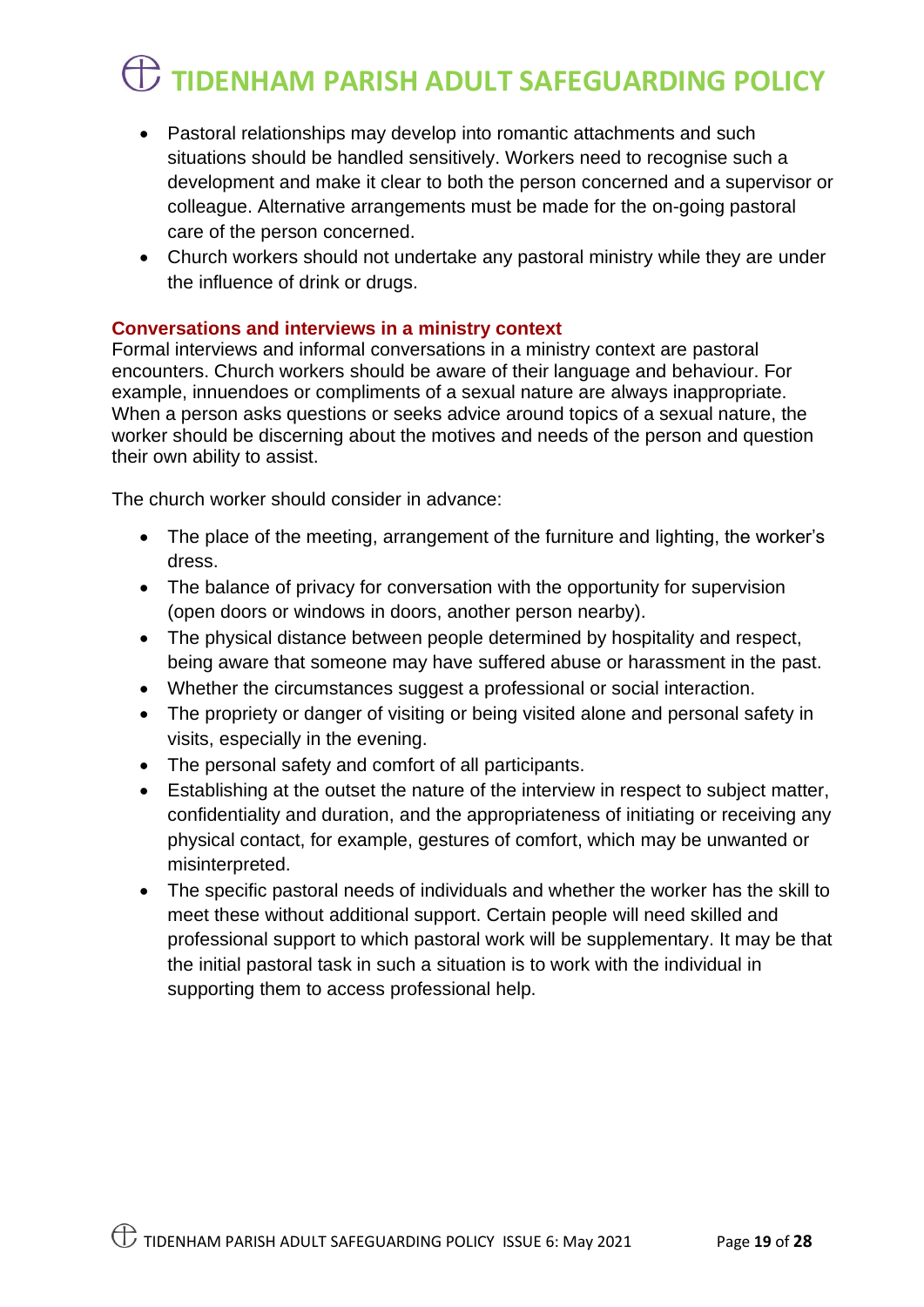#### **Working with colleagues**

The standards maintained within a pastoral relationship are equally relevant in relationships with colleagues. Harassment or bullying should never be condoned. All workers need to be aware of the possibility of stress within the workplace. The needs of family should be acknowledged and all who work together should acknowledge the boundaries between work and home, allowing sufficient time for relaxation and holidays. Everyone who works with vulnerable people should know to whom they are accountable and have a designated person with whom to discuss their work in supervision.

- Church workers should be aware of the responsibilities, function and style of other church workers and encourage cooperation and consultation between workers in the tasks they do.
- Colleagues should not be discriminated against, harassed, bullied or abused for any reason. Colleagues should not be penalised for following this guidance or for taking action regarding others and this guidance.
- When leaving office or relinquishing any task church workers should relinquish any pastoral relationship except with the agreement of any successor.
- Church workers should know to whom they are accountable and be regularly mentored by them or another person who can assist. Such mentoring is especially necessary for those undertaking a continuing individual pastoral ministry of counselling, or when their ministry takes them outside normal church work.
- Church workers should ensure that their tasks can be carried out by another if they are ill or otherwise unable to fulfil their responsibilities. This means that appropriate records should be maintained, and a diary of engagements kept.

#### **Sexual conduct**

The sexual conduct of church workers may have an impact on their ministry within the Church. It is never appropriate for workers to take advantage of their role and engage in sexual activity with anyone with whom they have a pastoral relationship. Workers should be aware of the power imbalance inherent in pastoral relationships.

- Church workers must never sexually abuse or harass an adult or a child.
- Church workers must take responsibility for their words and actions if wishing to make physical contact with another adult (e.g. a hug may be misunderstood) or talk to them about sexual matters. This will include seeking permission, respecting the person's wishes, noticing and responding to non-verbal communication, and refraining from such conduct if in doubt about the person's wishes.
- Church workers must not view, possess or distribute sexual images of children and should refrain from viewing, possessing or distributing sexually exploitative images of adults.
- Church workers should avoid situations where they feel vulnerable to temptation or where their conduct may be misinterpreted.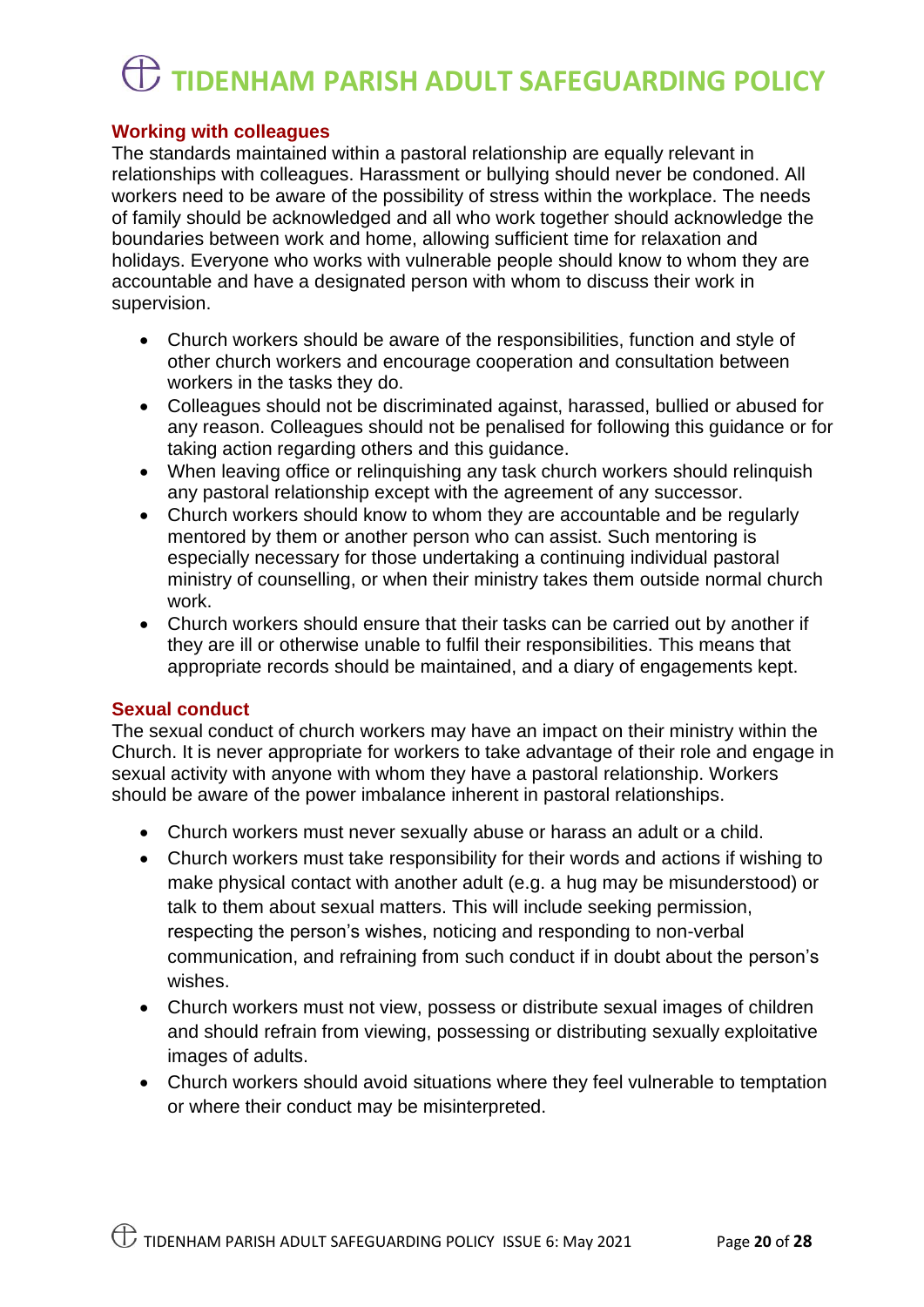#### **Financial integrity**

Financial dealings can have an impact on the Church and the community and must always be handled with integrity. Those with authority for such matters should maintain proper systems and not delegate that responsibility to anyone else.

- Church workers should not seek personal financial gain from their position beyond their salary or recognised allowances.
- Church workers should not be influenced by offers of money.
- Church workers should ensure that church and personal finances are kept apart and should avoid any conflict of interest.
- Money received by the church should be handled by two unrelated lay people.
- Any gifts received should be disclosed to a supervisor or colleague where it should be decided whether they could be accepted.
- Care should be taken not to canvass for church donations from those who may be vulnerable, e.g. the recently bereaved.

There are particular issues in relation to Lasting Powers of Attorney and wills. Lasting Power of Attorney can be made by an adult with capacity and can deal with issues of finance and/or welfare. When the person making the Lasting Power of Attorney loses their capacity (ability to make decisions), the person named as Attorney can continue to make decisions on their behalf. The safeguards in this instrument are that it has to be registered with the Court of Protection. It would be appropriate if an individual wishes to name a church worker as Attorney if the individual received independent legal advice on the subject before entering into this. This safeguards the church worker from possible issues of undue influence. However, the church worker should consider this carefully and may wish to seek their own advice from the Diocesan Safeguarding officer. This is not a task to be taken lightly.

In relation to wills, the guidance relating to Lasting Powers of Attorney should be followed where appointment as an Executor is being considered or where the individual is considering a bequest to a church worker or to a church. This should always be raised in with the Diocesan Safeguarding officer for advice.

#### **Record keeping and privacy**

- Church workers should consider keeping a daily record of pastoral encounters to include date, time, place, subject and actions to be taken.
- The content of any encounter should only be recorded with the person's consent unless it is a matter of child protection or might be a record of abuse or mistreatment.
- Any record should be factual and avoid rumour or opinion.
- Records concerned with abuse should be kept indefinitely (at least 50 years).
- The publishing, sharing or keeping of personal data or images should follow the appropriate legislation.

#### **Behaviour outside work and Christian ministry**

In church ministry behaviour outside work can often impinge on that ministry. Church workers are expected to uphold Christian values throughout their lives.

*The Lasting Power of Attorney is the successor to the Enduring Power of Attorney. Guidelines for the Professional Conduct of the Clergy, Church of England 2003*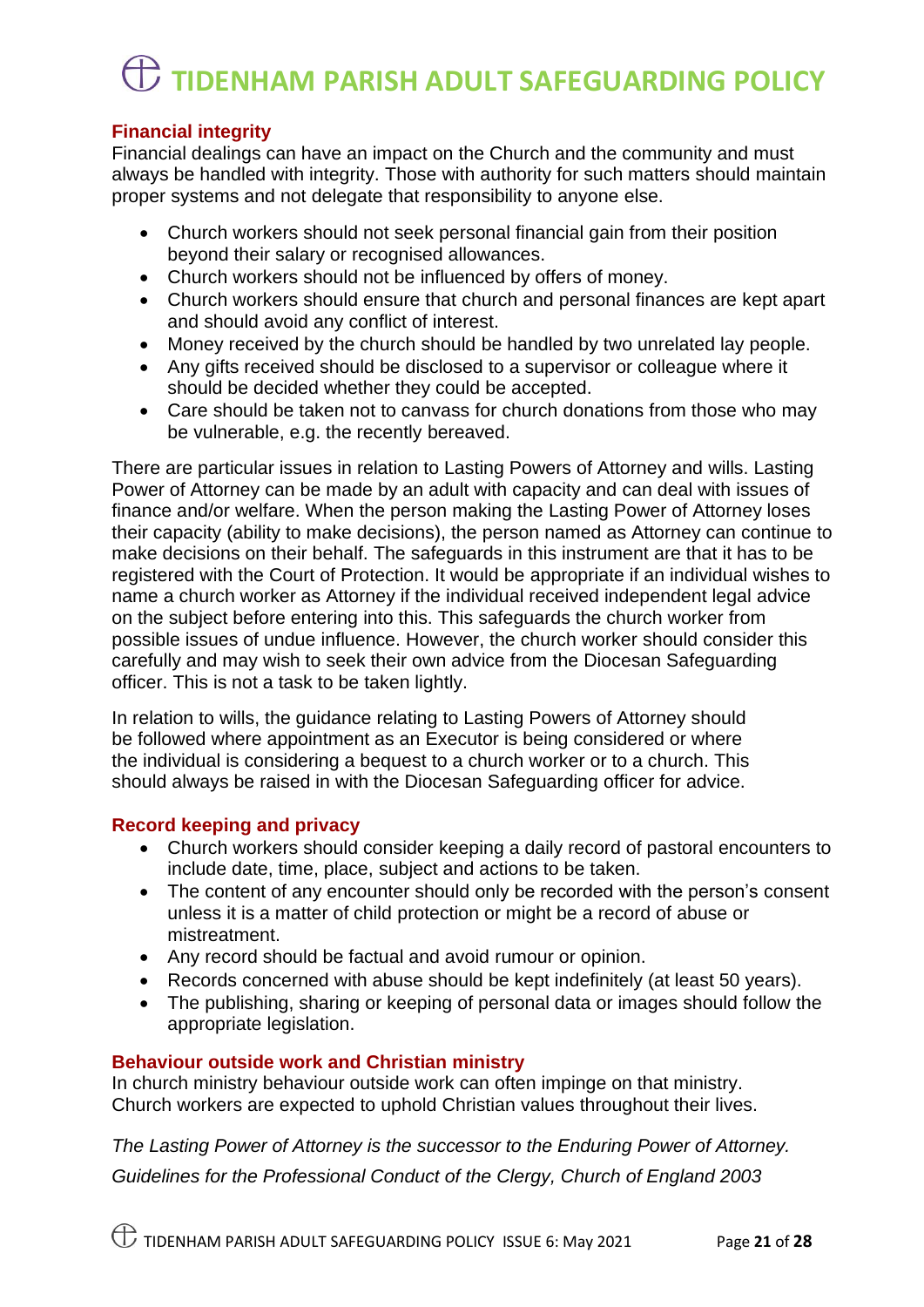# $8$  Responding to abuse

Disclosures may not always be made verbally or in writing to the worker. Sometimes, a worker will observe a situation which seems to be abusive or neglectful. Sometimes the adult has no means to communicate verbally but communicates distress by some other means, such as tears. Careful 'listening' is important and an adult may need support to tell their story. It is important that the story is received and taken seriously. It is not the worker's job, nor that of the church, to conduct an investigation. That is the task of the Local Authority's Adult Services and the police. Immediate safety should be ensured if necessary.

#### **Process and confidentiality**

The first issue which needs to be taken account of is confidentiality. An adult will be presumed to have capacity to make decisions for him / herself. Therefore, if an adult requests confidentiality in respect of an issue, this should be accepted. (The worker should be able to access their own support in dealing with the issues and conflicts this raises.) A note should be retained of the matter.

The exceptions to this are as follows:

- Where the disclosure relates to harm to another person. So, for example, if the disclosure is of domestic abuse in relation to a partner.
- Where the disclosure relates to a risk of harm to a child or vulnerable adult. For example, if an adult discloses childhood abuse and the alleged perpetrator is still in a position to harm children. Similarly if the complaint relates to a worker.
- Where the disclosure is by an adult who does not have the capacity to make a decision as to whether the matter should be dealt with through an adult safeguarding route, i.e. adult social care; for example, if an adult in the late stages of dementia shows a worker bruises which appear non-accidental in origin and all attempts to find out what the adult wants done with this information fail.

Once a disclosure (with the exceptions above) has been made the procedure adopted for the parish should be followed. In cases of emergency or where there is need for urgent action, the Local Authority Adult Services should be informed (if necessary by using their out-of-hours number) or the police. Where the need is less urgent or in any event as soon as possible, the worker should ensure that their immediate line manager, the minister and the Diocesan Safeguarding Lead are notified (unless that person is implicated in the disclosure). In respect of notifying anyone else, such as carers, advice should be taken from the Local Authority or police (if urgent) or from the Diocesan Safeguarding Adults Officer. The worker to whom the disclosure has been made should ensure their own pastoral needs are met during this process, as such issues take a clear emotional toll.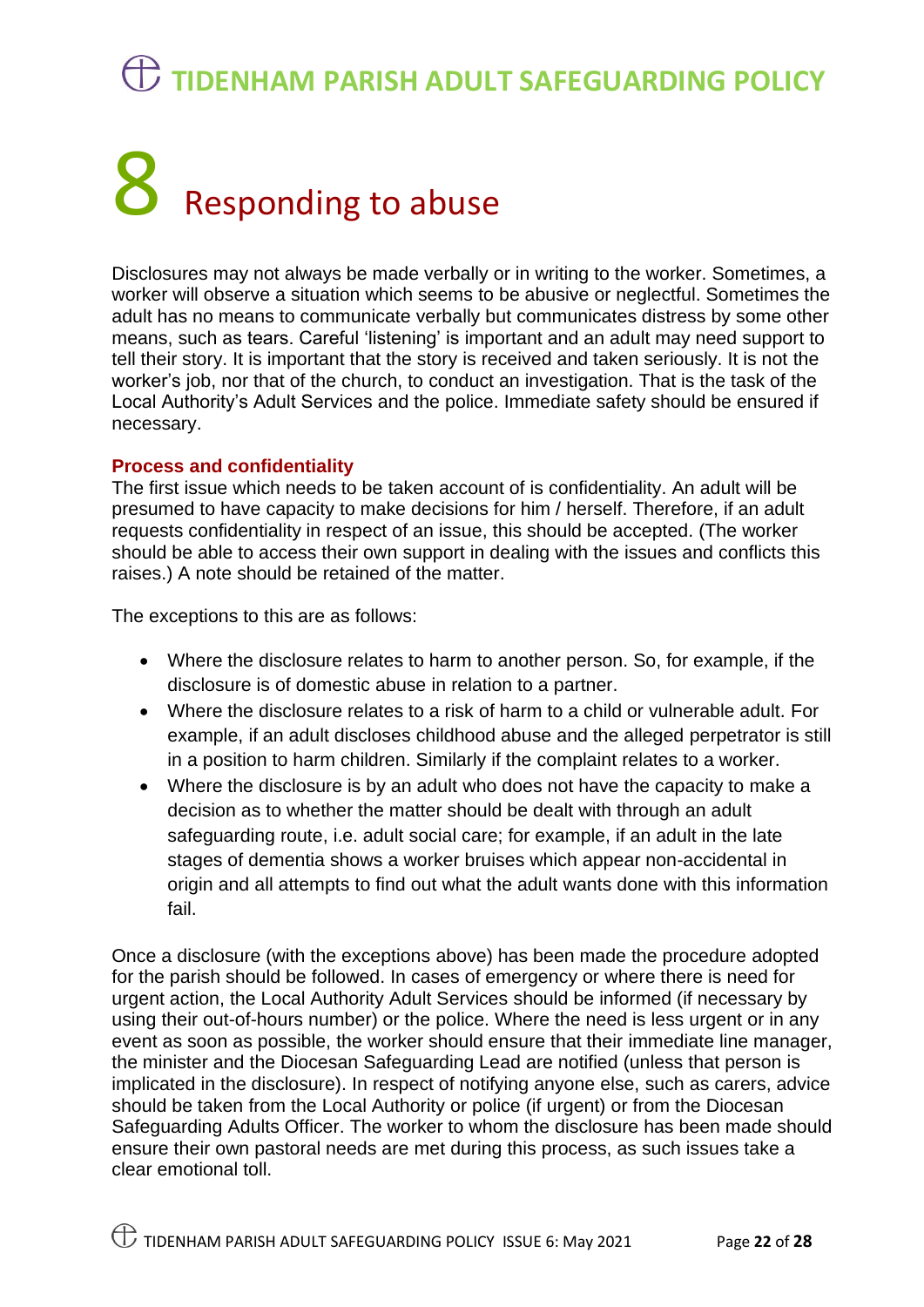Harm which is significant should always be referred to the statutory agencies, subject to consideration of confidentiality issues.

When a disclosure is made the worker should listen carefully to what is being communicated and do so without asking leading questions (those which presume or prompt a particular answer). If there is any evidence of the abuse this should be preserved and sealed.

If a worker has received a disclosure, they should record in writing the contents of that disclosure. The record should be as clear as possible and should include such description as is appropriate. It should avoid opinion and should be dated and signed.

The worker and those supporting them should always find out what process is being adopted by the statutory agencies for this will have an impact on both the worker and the vulnerable adult. This can usually be undertaken with the assistance of the Diocesan Safeguarding Adults Officer. Support should always be sought by the worker. It may be that a disclosure leads to criminal or other proceedings and it can be daunting for a worker to give evidence in court. Support for this process can and should always be given through the Diocesan Safeguarding Adults Officer.

It should be remembered that dealing with safeguarding issues in relation to vulnerable adults should include the adult (and wherever possible their carers) as much as possible. Safeguarding should not be imposed on adults without their involvement.

#### **Record keeping and privacy**

- Church workers should consider keeping a brief record of pastoral encounters to include date, time, place, subject and actions to be taken. The content of any encounter should only be recorded with the person's consent unless it is a matter of child/adult protection or might be a record of suspicion of abuse or mistreatment.
- Any record should be factual and avoid rumour or opinion.
- Records concerned with abuse should be kept indefinitely (at least 70 years).
- The publishing, sharing or keeping of personal data or images should follow the appropriate legislation. The Data Protection Act 1998 prevents the publishing of information without consent from the person concerned. However, disclosure is permissible where a person is unable to give consent or consent is not given and disclosure is necessary in the public interest or where disclosure is made to the police for the purpose of detecting or preventing crime. Advice should be sought on this from the Diocese Safeguarding Adults Officer.

#### **Information Sharing**

.

The following is a summary of good practice from the Department for Children, Schools and Families [DCSF] information sharing guidance 2008. Among other things this good practice requires that all ministers share key information which is needed for the safeguarding of children or vulnerable adults with their successors, with safeguarding representatives at church / Parish level as needed and with the local authority or the police in particular cases as required.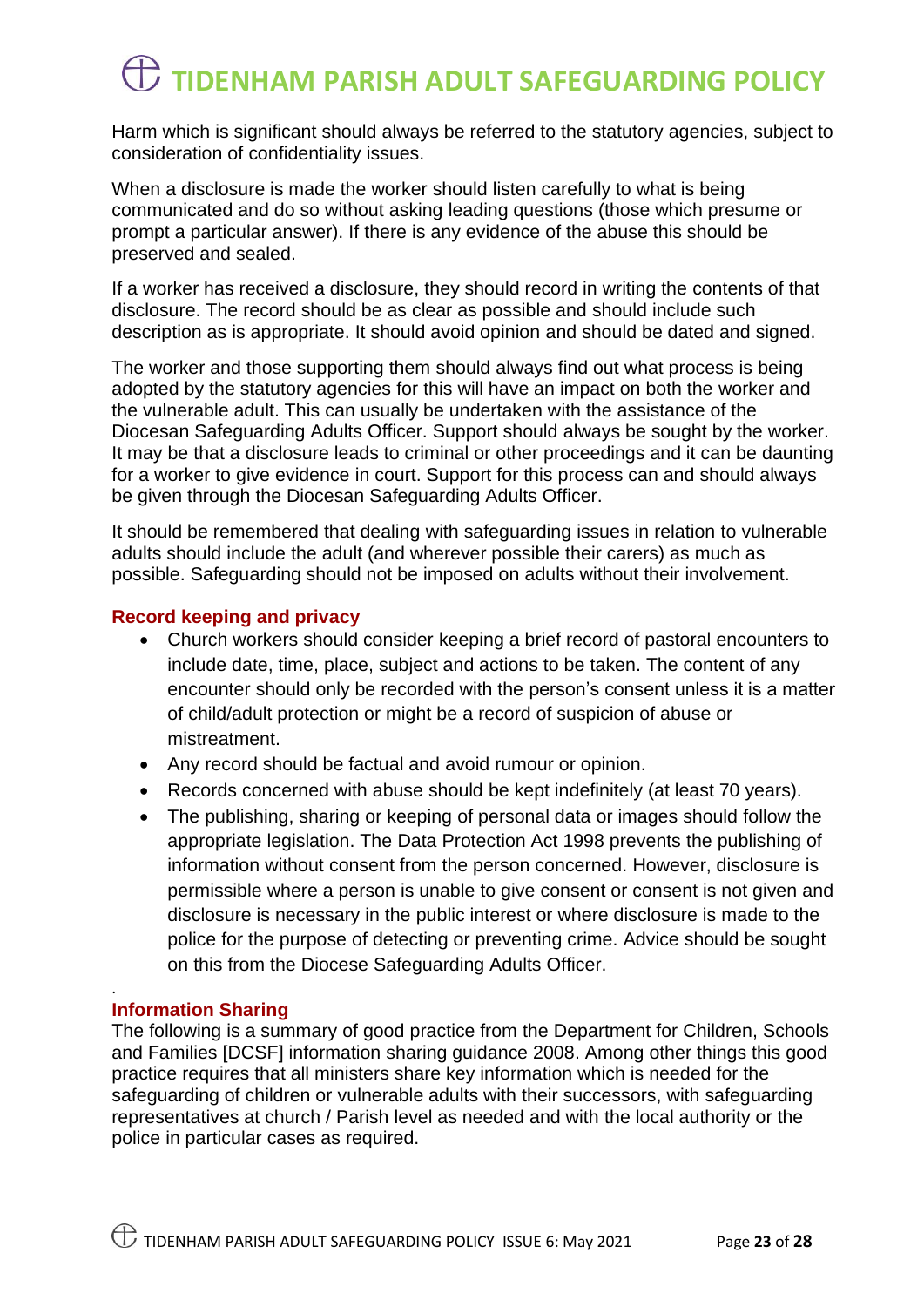#### **Seven golden rules for information sharing**

i) **Remember that the Data Protection Act is not a barrier to sharing information** but provides a framework to ensure that personal information about living persons is only shared appropriately.

ii) **Be open and honest with the person** (and/or their family where appropriate) from the outset about why, what, how and with whom information will, or could, be shared, and seek their agreement, unless it is unsafe or inappropriate to do so.

iii) **Seek advice if you are in any doubt**, without disclosing the identity of the person where possible.

iv) **Share with consent where appropriate** and, where possible, respect the wishes of those who do not consent to share confidential information. You may still share information without consent if, in your judgement, that lack of consent can be overridden in the public interest. You will need to base your decision on the facts of the case.

v) **Consider safety and well-being**: base your information-sharing decisions on considerations of the safety and well-being of the person and others who may be affected by their actions.

vi) **Necessary, proportionate, relevant, accurate, timely and secure**: ensure that the information you share is necessary for the purpose for which you are sharing it. It is shared only with those people who need to have it. It is accurate and up to date. It is shared in a timely fashion and is shared securely.

vii) **Keep a record of your decision and the reasons for it** – whether it is to share information or not. If you decide to share, then record what you have shared, with whom and for what purpose.

**If you are unsure about any of these, consult the Diocese Safeguarding Officer.**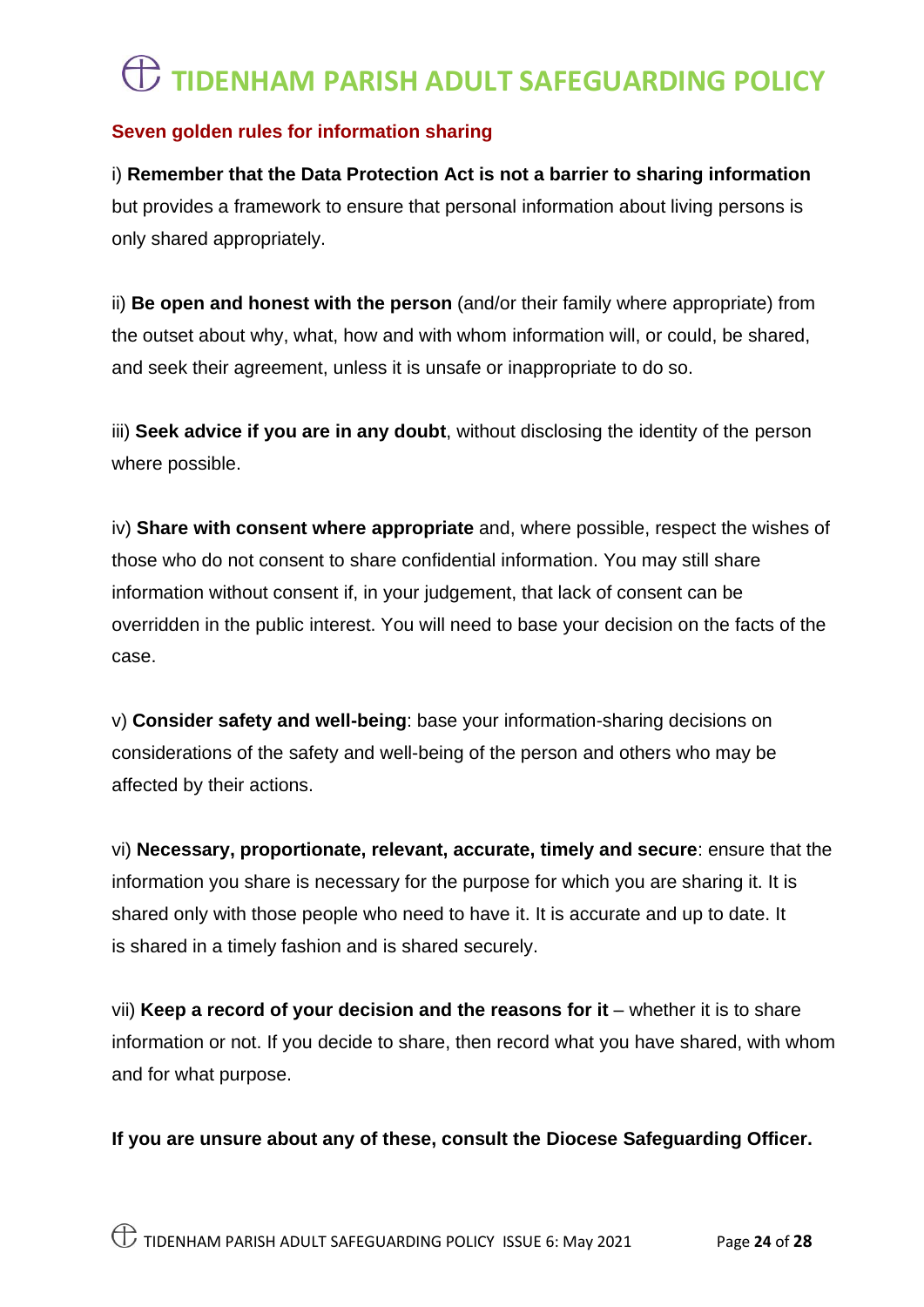## 9 Care of adult survivors

Adult survivors of abuse include those who have survived sexual, physical and emotional harm or neglect. They may be survivors with other vulnerabilities such as learning disabilities. The abuse can have been experienced in childhood or more recently as an adult. Most abuse is experienced within the family or community, but some children or adults have been subjected to abuse within a church setting.

It is known that many people within the Church are survivors of abuse. However, they will not necessarily make themselves known within the Church. Indeed their experiences may be known to nobody. Many women and men have never found anyone they can trust enough to tell. The Church needs to make sure all its practices take this into account. This requires a consideration of practice and language. This is particularly likely to be the case if the abuse has included elements of ritual practice, when items such as the cross will have particular significance. It may be that touch is a difficult area and the Church will need to consider its practice in passing the peace in Communion. Derisory language should always be challenged and language within worship should be considered. Whilst the use of the Lord's Prayer is essential to worship, nevertheless, the use of the word 'father' may be excluding to some people because of their childhood experiences. Consideration should be given to the use of inclusive language even in the Lord's Prayer, at least some of the time. Adult survivors may show a range of behaviour as a result of their experiences.

This can range from withdrawal and depression to anger, substance abuse and selfharm. This can all lead to a challenging pastoral situation. The person offering pastoral support should in turn identify someone to provide him or her with support and advice. This important but challenging work should never be attempted in isolation.

If a survivor decides to tell someone of their experiences, they may need to do so repeatedly so that they can 'process' their story. It may be necessary to inform Adults or Children's Services or the police, which will require significant support, particularly if criminal proceedings ensue. Issues of forgiveness may require resolution for the survivor. There is no easy or quick solution to these issues and the survivor should not be hurried, nor made to feel guilty, nor made to do anything (such as forgive) for which they are not ready. They need to be accepted as they are, to know that God loves them unconditionally and to be confident that the church community is with them on their journey, however long it may be and whatever direction that journey may take. It may be that additional professional services are needed to support this process and those concerned should approach the Diocese Safeguarding Officer which will be able to provide advice on access to resources and services.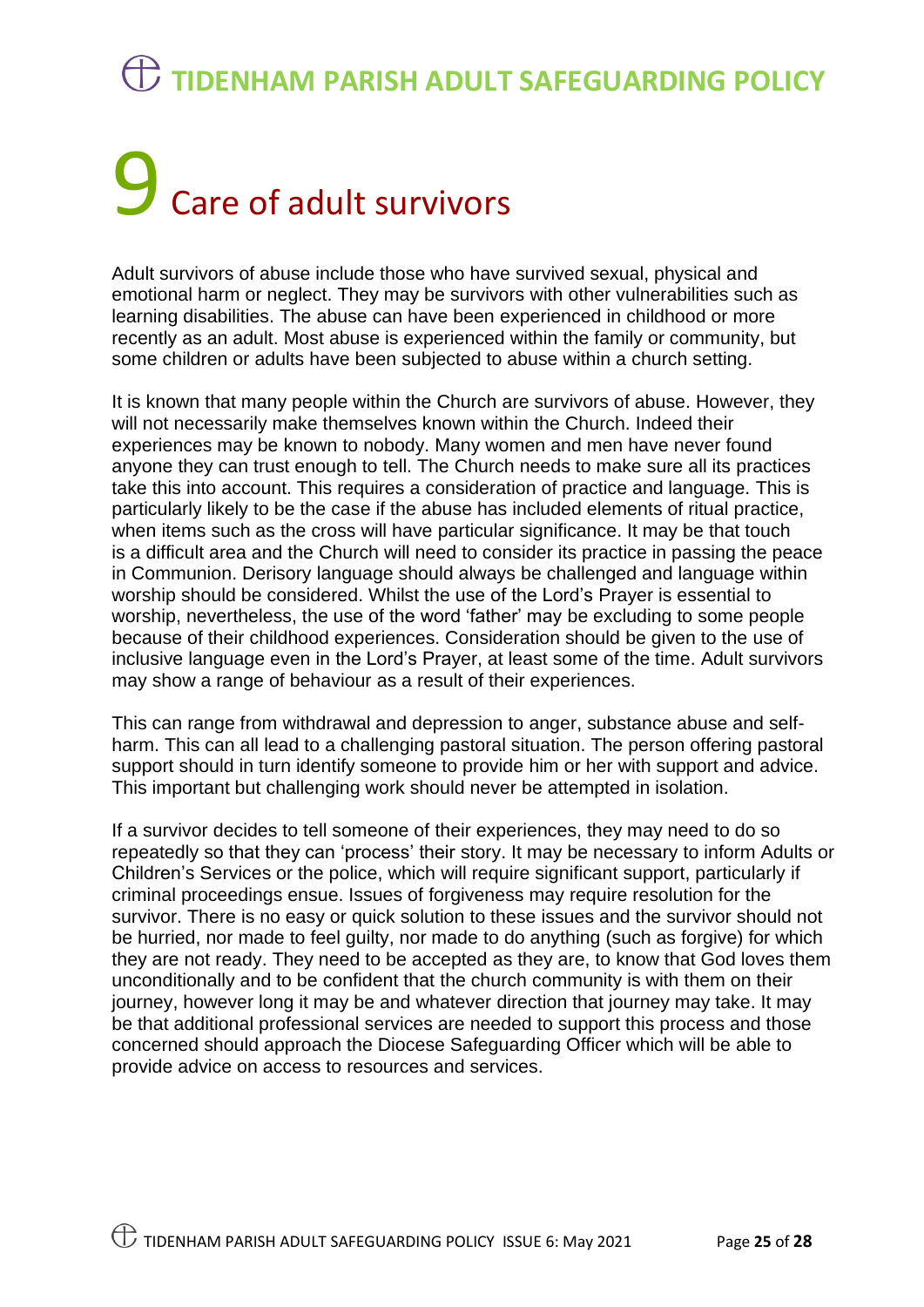# 10 Ministering to those where there are

#### concerns about previous behaviour

#### **Introduction**

The purpose of providing good practice for ministering to, and providing pastoral care for, those who have been convicted or cautioned is to enable those who might pose a risk to be able to worship and be part of a church community more safely. The procedures outlined here are a model of good practice when someone is suspended or awaiting trial for sexual offences in order to both safeguard those involved and all members of the church community.

#### **'Covenant of Care'**

The Church and Sex Offenders Report 2000 recommended the setting up of 'Support and Monitoring' groups to manage those who have convictions and cautions for sexual offences against children or adults in churches / Parishes.

These arrangements should be regarded as a 'covenant of care'. It is proposed that in future they be called a 'Covenant of Care agreement'/'Covenant of Care arrangements'.

#### **Key components of such a Covenant of Care are:**

- Pre-release phase where applicable / possible.
- Setting up a small group at church and / Parish level.
- Risk assessment this may not be an externally commissioned professional risk assessment, but it will be informed by these where possible.
- Writing a contract ideally together with the person involved and obtaining their agreement and understanding. Monitoring arrangements should be part of such an agreement.
- Meet regularly and review membership, training and support for the group.
- Review the contract  $-$  at regular intervals  $-$  not less than annually, or when circumstances change.

#### **The agreement**

#### **Areas which may need to be considered in developing a contract / agreement that works are**:

- Residential events, especially 'all-age' events
- Events in another church or church organisation or national events
- Finding another church or Parish when there are victims / survivors in former / current church
- Opportunities for the safe development of the subject's discipleship once they have demonstrated cooperation and trust with the agreement.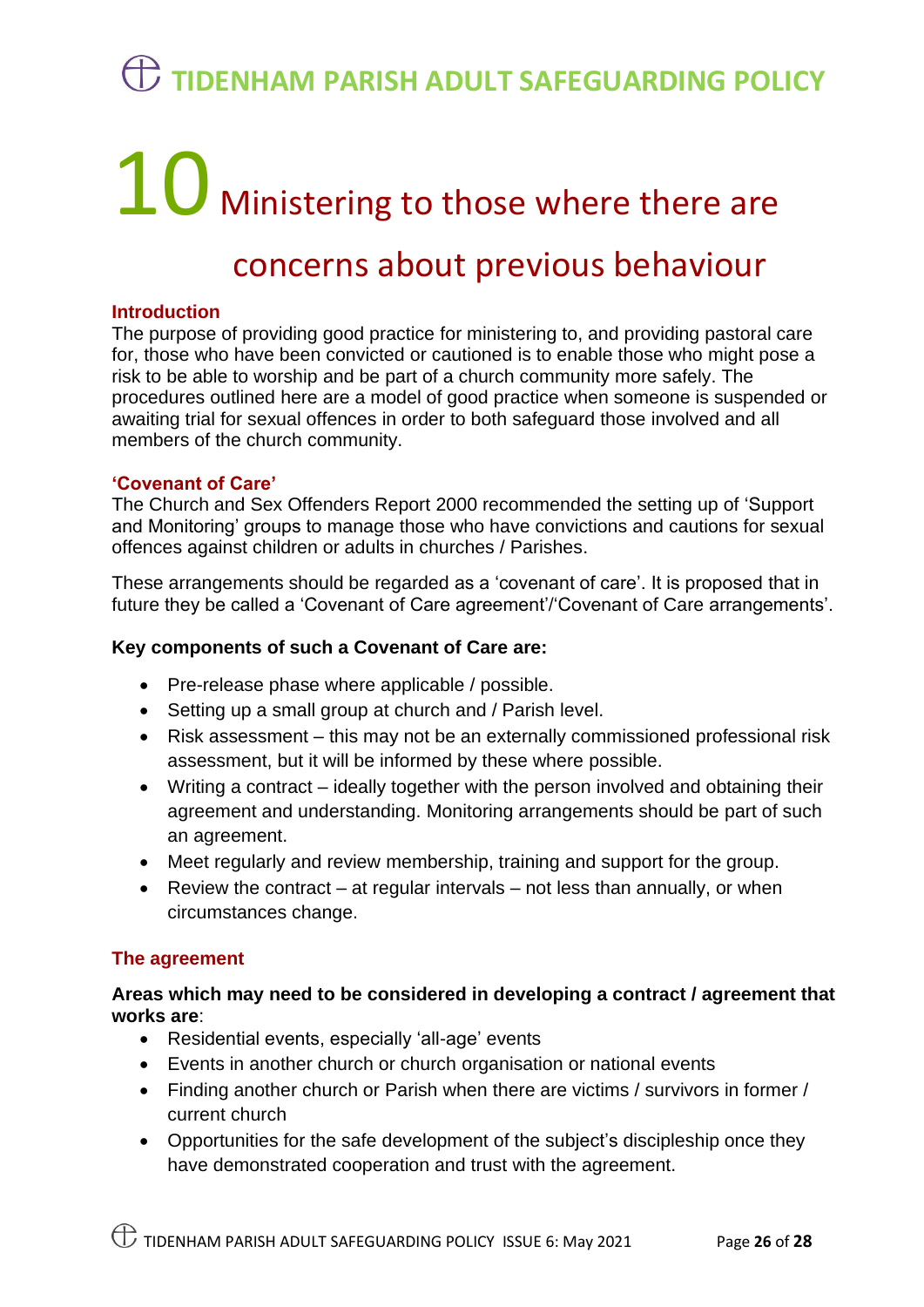#### **Sensitive or difficult matters for the Minister in pastoral charge to consider are:**

- Insisting a church provides for a sex offender, when the church or minister rejected them outright.
- Developing a contract where there are 'old matters' convictions or cautions on someone's record but where some sort of contract is necessary.
- Deciding what cases can be 'light touch'.
- Keeping interest and energy of the monitoring group.
- Worship / membership. This should be considered with great care for the victims in the case. The presumption should be that unless there are good reasons the sex offender should worship elsewhere.
- Sustaining the contract for years and possibly decades.
- The provision of training for the members of the group and the wider church on these things.
- The development of discipleship for the subject over many years.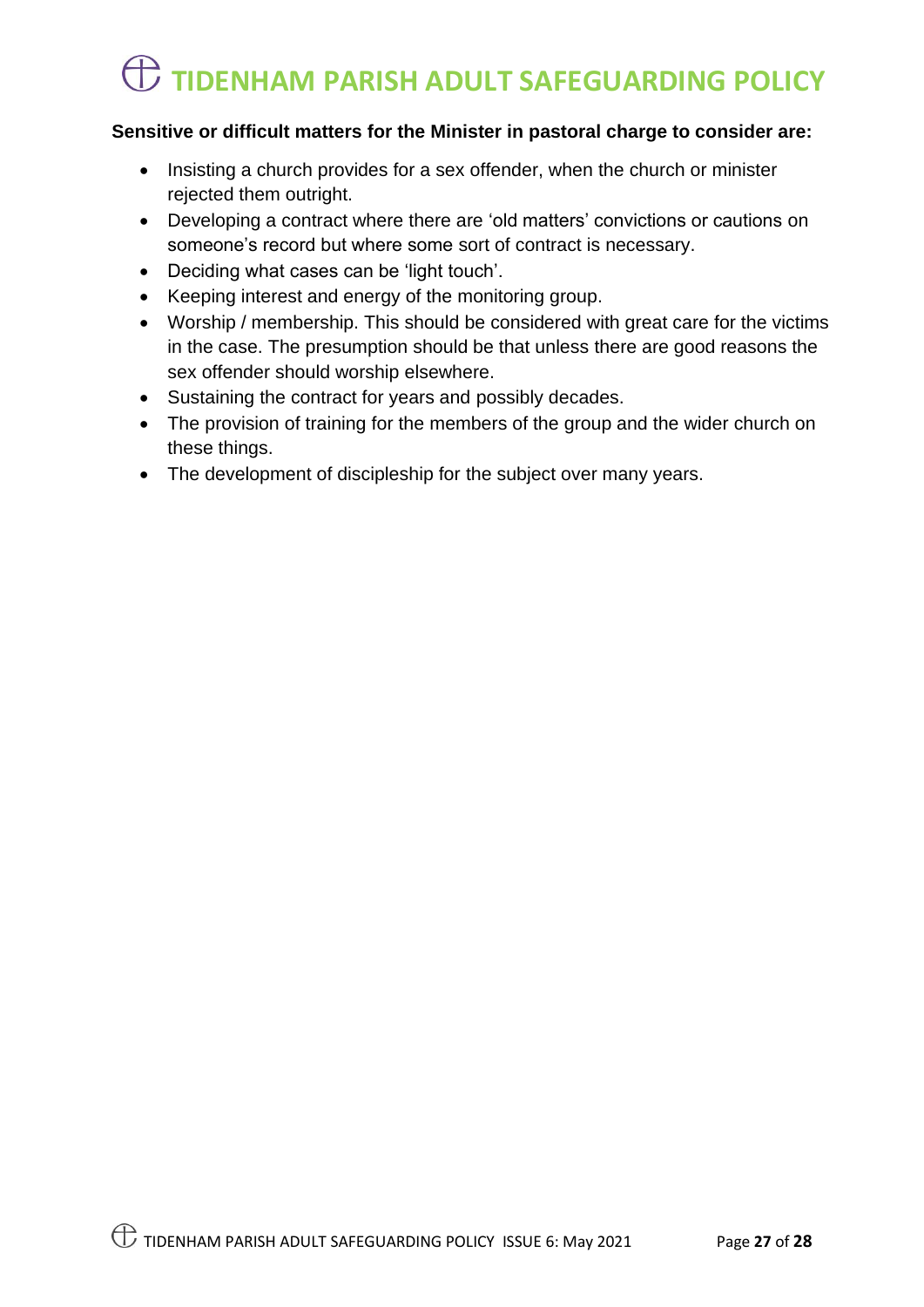# 11 Handling disagreements and complaints

#### **Introduction**

The Church of England has a formal Complaints and Discipline procedure for Church Members, Ministers and officers.

Disagreements may arise within the church or in relation to the church. This may be a minor issue, which can be resolved between those involved and this will apply to the majority of disagreements. However, if a disagreement is not capable of such resolution, it should be taken seriously and not ignored.

The church / Parish should have a complaints procedure which is aimed at dealing with issues expeditiously and appropriately. This procedure could helpfully name a person within the Parish who will take responsibility and whose name and some means of contact is available within each church in the Parish. Such a procedure shows that the church takes complaints seriously and wishes to improve its practice.

The Diocese Safeguarding Adults Officer should always be consulted about suspected abuse or inappropriate behaviour. Investigations by the statutory authorities must also take place before the church / Parish Complaints procedures are initiated.

#### **Suspension**

If a complaint is made against a worker, consideration should always be given to the suspension of that worker. Advice should be obtained from the Diocese Safeguarding Adults Officer. If the complaint is, or may be, of criminal conduct, urgent and active consideration should be given to referral to the police and the rationale for any decision should be documented. In less serious matters, careful thought should be given to the ability to resolve any complaint and the ensuing training needs. The pastoral needs of the worker should be actively considered and met within the church, with support from the Diocese if appropriate.

#### **Wider implications**

It should be noted that matters of this type always raise pastoral issues for other people. Those who work alongside the worker may well be suffering from stress and may feel an abuse of their trust. The families of the worker and the vulnerable adults concerned may also feel such an abuse of trust, and the whole congregation may feel their sense of mission compromised. The minister and the church stewards need to ensure resources for these additional tasks are available and this is likely to require support from the Diocese.

#### **Referral to the Independent Safeguarding Authority**

If a worker is prosecuted or dismissed as a result of abusive conduct towards vulnerable adults, there is a duty to refer the matter to the Independent Safeguarding Authority. If a worker hands in his resignation prior to the completion of disciplinary or criminal procedures, that duty still exists. The Diocese Safeguarding Adults Officer will assist with this process.